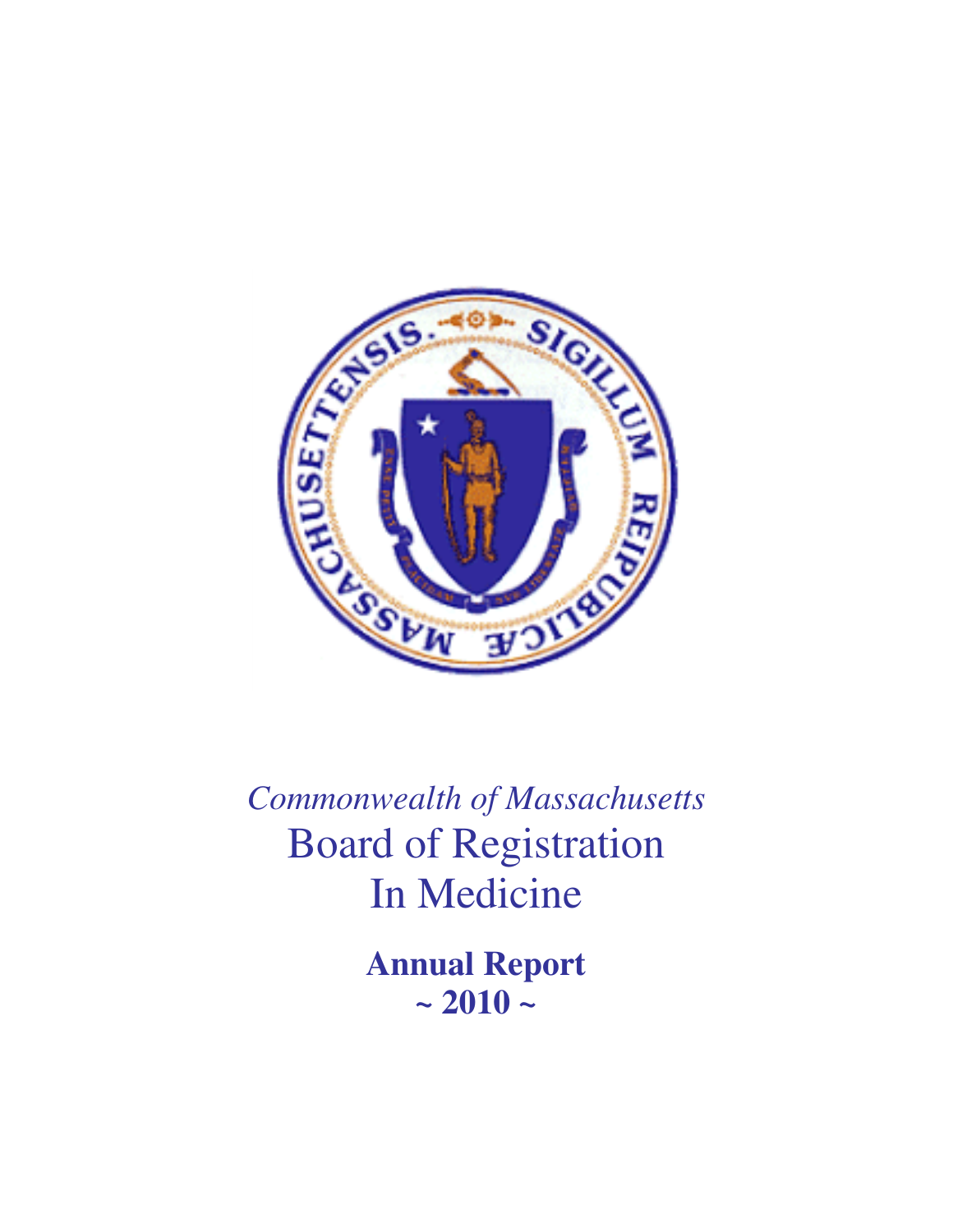

**Timothy P. Murray**  *Lieutenant Governor* 

*Commonwealth of Massachusetts*  **Board of Registration in Medicine 200 Harvard Mill Square, Suite 330 Wakefield, Massachusetts 01880** 

**Peter Paige, M.D.**  *Chair* 

**Honorable Herbert Hodos**  *Vice Chair* 

**Mary Jo Harris, Esq.**  *Public Member* 

**Melissa Hankins, M.D.**  *Physician Member* 

> **Thea James, M.D.**  *Physician Member*

His Excellency Deval L. Patrick Governor of the Commonwealth And the Honorable Members of the General Court

Dear Governor Patrick and Members of the General Court:

On behalf of the Board of Registration in Medicine I am pleased to announce the submission and availability of the Board's Annual Report for 2010. The full report can be found on the Board's website at www.mass.gov/massmedboard.

Contrary to what some may think, the Board's mission is not primarily physician licensing and discipline. Licensing only qualified physicians, and disciplining physicians who deviate from the standard of care, or who otherwise compromise the practice of medicine, are indeed important elements of the Board's mission, but not the core elements. The core elements of the Board's mission are patient safety -- and patient safety.

In 2010 the Board reached out to the physician community, health care institutions, health insurers, medical liability insurers, and other government agencies to promote the message of patient safety wherever medicine is practiced. Fully 80% of medicine is practiced outside of hospitals today. The Board is cognizant of this fact, and has broadened its approach accordingly. A prime activity of the Board going forward is to raise the bar of patient care in every setting where health care is practiced by helping to identify and promote best health care practices across the Commonwealth.

Created in 1986 by the Commonwealth's Medical Malpractice Act, the Board's Division of Patient Care Assessment has for 25 years investigated reports of serious medical errors and searched for patterns and trends. It has issued numerous advisories to hospitals concerning practices that might compromise patient safety. In 2010 the Board, recognizing how the practice of medicine has evolved, determined that the newlyrenamed Quality & Patient Safety Division should expand its mission to include ambulatory care centers. Medicine is practiced in ways far different than when the Board was created, in 1894, and today's Board is committed to ensuring patient safety, medical excellence and health care quality.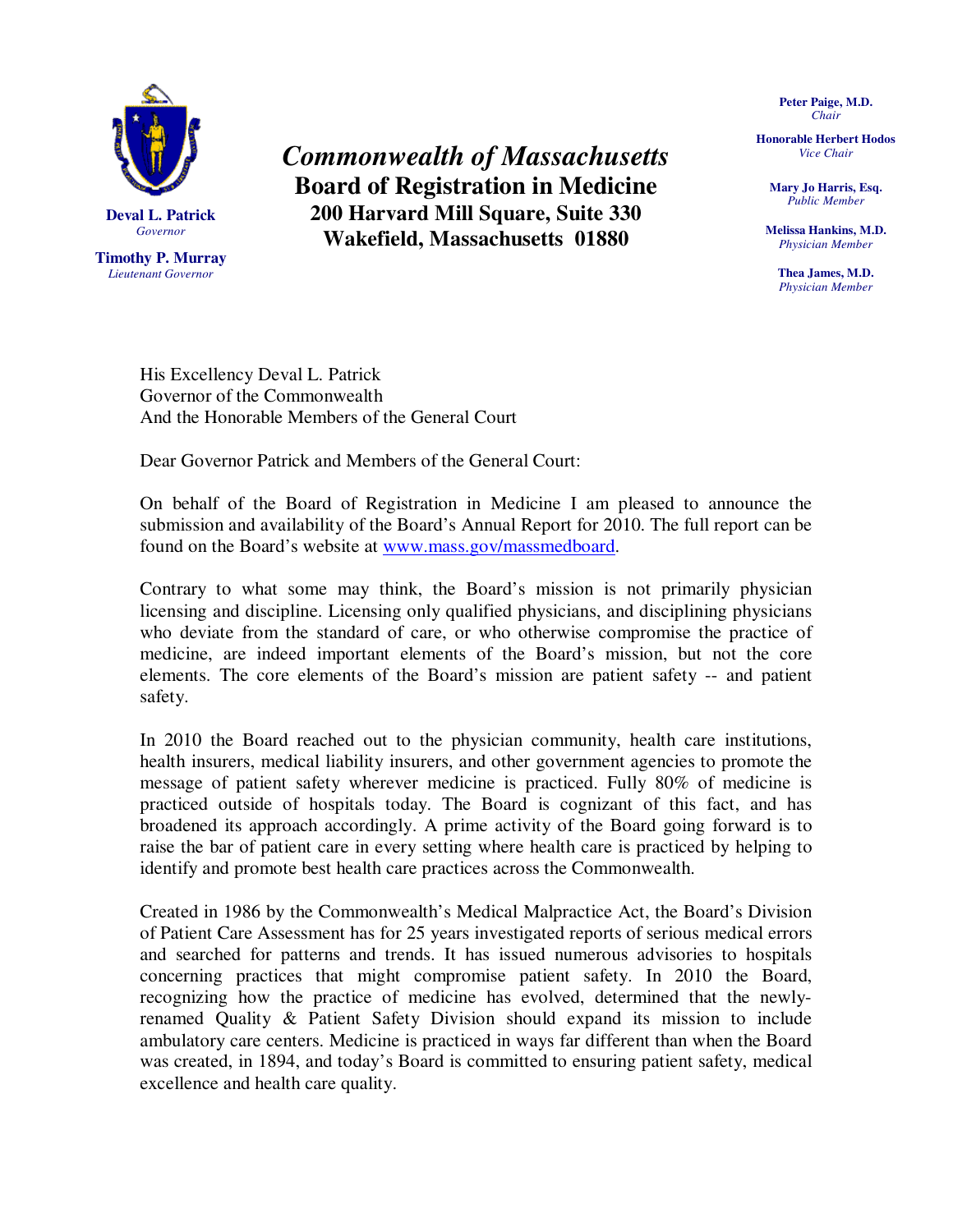None of that is to say that the Board is veering from its essential duty to ensure that only qualified and talented physicians are licensed, and practice, in Massachusetts. Nor is the Board diverted from its equal duty to discipline physicians who practice or behave inappropriately. The Board's Licensing Division is meticulous in examining the credentials and qualifications of physicians seeking to practice here. The Board's Enforcement Division is equally committed to conducting comprehensive, fair investigations and to recommend discipline for physicians who have deviated from the standard of care, or who have engaged in behavior that may diminish the public's faith in the integrity of the practice of medicine.

The Board's mission is patient safety. Its licensing, disciplinary and quality and patient safety functions seamlessly support that. Every member of the Board, which I am honored to Chair, is devoted to that mission, and we hope our service contributes to the improvement of health care delivery, quality and access in the Commonwealth.

Sincerely,

Peter Paige

 Peter Glenn Paige, M.D. **Chair**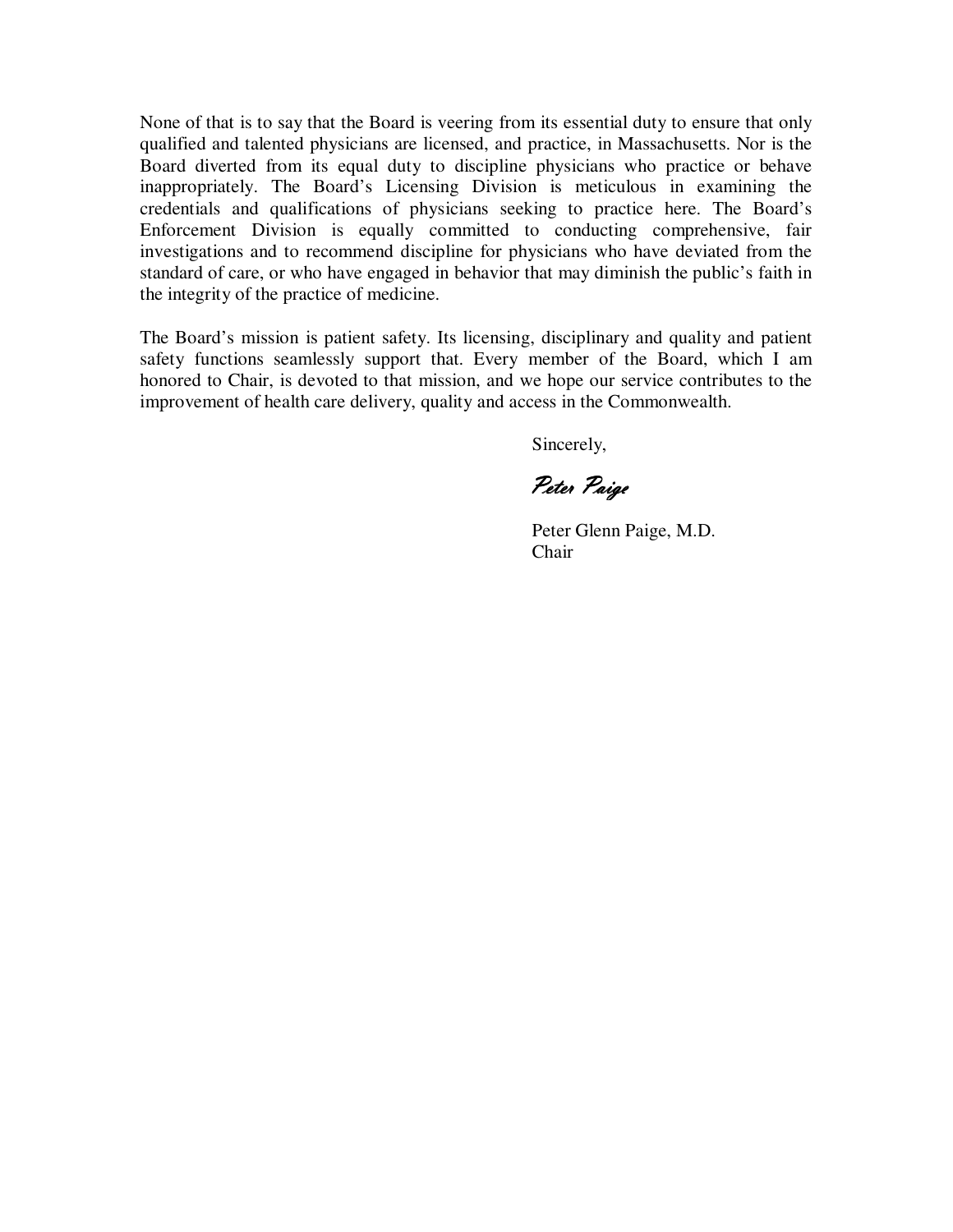# **Board of Registration in Medicine 2010 Annual Report**

| <b>Topic</b>                                 | Page |
|----------------------------------------------|------|
|                                              |      |
| <b>Mission of the Board</b>                  | 1    |
| <b>Members of the Board</b>                  | 2    |
| <b>Executive Director's Message</b>          | 4    |
| <b>Structure of the Board</b>                | 5    |
| <b>Major Board Activities in 2010</b>        |      |
| <b>Breast Reconstruction Expert Panel</b>    | 9    |
| <b>Hospital Mortality</b>                    | 10   |
| <b>Quality &amp; Patient Safety Training</b> | 10   |
| <b>Online Limited License Renewal</b>        | 11   |
| <b>License Portability</b>                   | 11   |
| <b>Uniform License Application</b>           | 11   |
| <b>NCQA</b> Accreditation                    | 12   |
| <b>Limited License Workshops</b>             | 12   |
| <b>Pain Management CME</b>                   | 13   |
| <b>Expedited Partner Notification</b>        | 13   |
| <b>Electronic Health Records</b>             | 14   |
| <b>Health Care Workforce</b>                 | 14   |
| <b>Statistical Appendix</b>                  | 16   |

# **Table of Contents**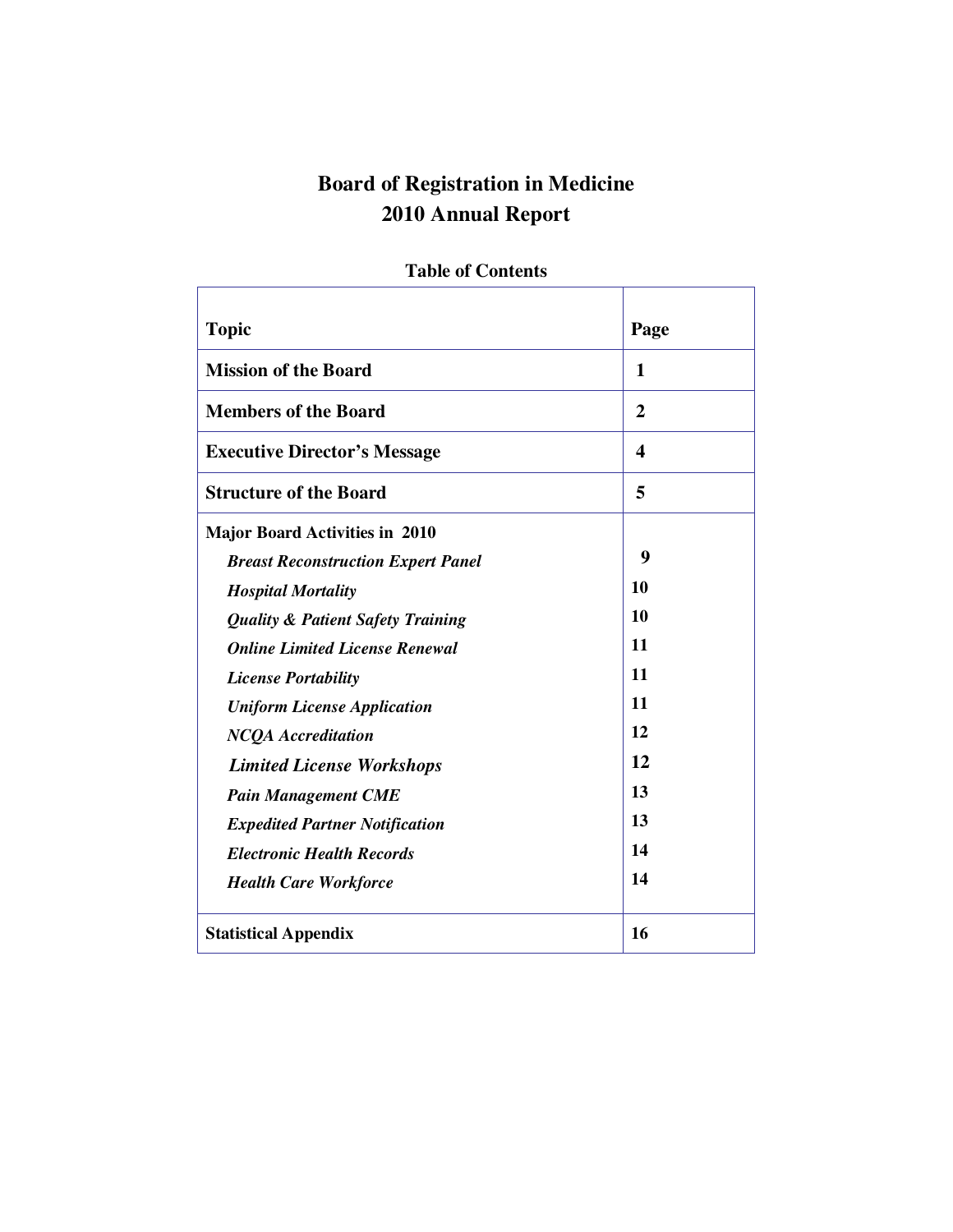

# *Commonwealth of Massachusetts*  Board of Registration in Medicine

Annual Report

2010

# **Mission Statement**

The Board of Registration in Medicine's mission is to ensure that only qualified physicians are licensed to practice in the Commonwealth of Massachusetts and that those physicians and health care institutions in which they practice provide to their patients a high standard of care, and support an environment that maximizes the high quality of health care in Massachusetts.

**The art of medicine cannot be inherited, nor can it be copied from books.... - Paracelsus**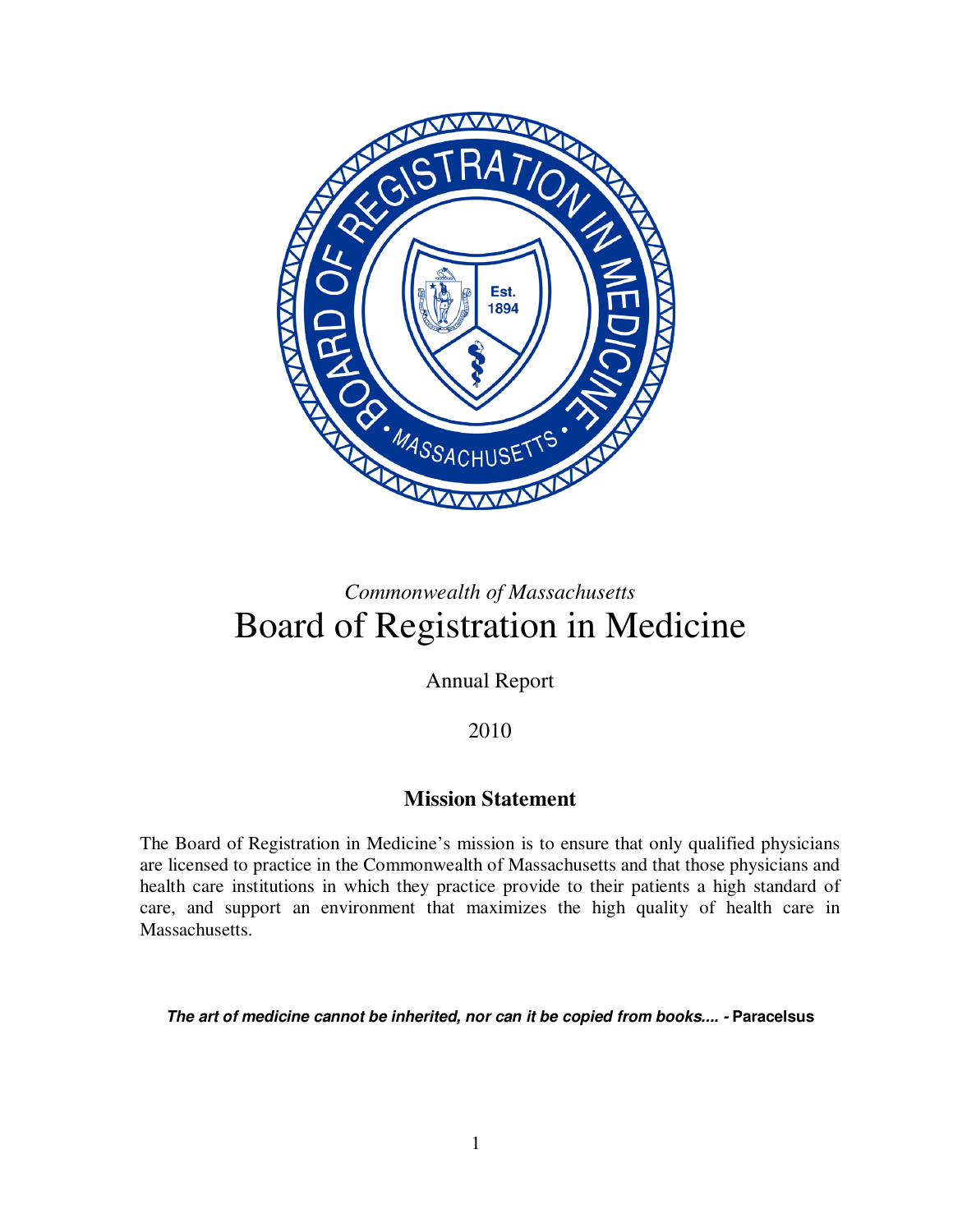# **MEMBERS OF THE BOARD**

#### **Peter Glenn Paige, M.D., Chair, Physician Member**

Dr. Paige was appointed to the Board in 2006 and reappointed in 2009. He is a Board-certified Emergency Medicine Physician, and a graduate of SUNY Health Science Center Medical School in Syracuse, NY. Dr. Paige completed his residency at the University of Massachusetts Medical Center in Worcester. He is Vice-Chair of the Department of Emergency Medicine and Clinical Associate Professor at UMass Memorial Medical Center. He is very active in the community and was named Volunteer of the Year by the American Heart Association, Northeast Affiliate, for his hard work as Chairman of the Worcester Heart Ball. He serves as Chair of the Board's Quality and Patient Safety Committee.

#### **Honorable Herbert H. Hodos, Vice Chair, Public Member**

Judge Hodos graduated from Yale University in 1960 and from Boston College Law School in 1963. He practiced law in general practice in Springfield from 1964 to 1966 with the law firm of Robinson and Dibble and from 1966 to 1993 in Greenfield as a partner of the law firm of Levy, Winer. Judge Hodos was appointed to the Massachusetts Trial Court as a judge of the Greenfield District Court in 1993, and served as its first justice from 1995 until his retirement from the bench in 2008. Judge Hodos was appointed to the Board in 2008. He was presented with the judicial excellence award for the District Court by the Massachusetts Judges Conference in 2008. He has been involved in numerous civic, charitable and professional positions locally as well as statewide throughout his career. Judge Hodos is Chair of the Complaint Committee.

#### **Mary Jo Harris, Esq., Public Member**

Attorney Mary Jo Harris was appointed to the Board in 2009. She is an Assistant General Counsel responsible for employment and labor matters at TravelCenters of America, which operates full-service travel facilities throughout the United States. Previously, she was a partner in the law firm of Morgan, Brown & Joy in Boston, where she handled employment matters; from 1998 through 2005, she was the Legal Advisor to the Boston Police Department, where she oversaw investigation, negotiation and enforcement of internal misconduct complaints. Attorney Harris was in private practice from 1996 to 1998, and was an Assistant Corporation Counsel with the City of Boston Law Department from 1993 to 1996. Attorney Harris is a 1986 graduate of Kenyon College, and received her law degree from Northeastern University in 1992. She is a member of the Massachusetts bar, and is admitted to practice before the United States District Court for the District of Massachusetts and the First Circuit Court of Appeals. She has served on the Executive Boards of the Boston Inn of Court, and is President-Elect of the Massachusetts Chapter of the Federal Bar Association.

#### **Melissa P. Hankins, M.D., Physician Member**

Dr Hankins was appointed to the board in 2009. She received her undergraduate degree from Harvard College, and graduated from the Boston University School of Medicine. Dr. Hankins completed her residency at the Harvard Longwood Psychiatry Residency Training Program, which included Brigham and Women's Hospital, Beth Israel Deaconess Medical Center, and the Massachusetts Mental Health Center. Dr. Hankins is a board certified Psychiatrist, and practices at Harvard Vanguard Medical Associates. Prior to HVMA, Dr. Hankins was a member of a private group practice, and was on staff at Cambridge Health Alliance, with a focus on meeting the needs of the underserved and helping to develop and lead an outpatient team to meet the unique needs of the African-American population in the area. She also served as a Clinical Instructor at Harvard Medical School, and was an American Psychiatric Association/AstraZeneca Fellow from 2000-2002. Dr. Hankins has been a member of the Black Psychiatrists Forum of Greater Boston. She serves as the Board Designee to the Physician Health and Compliance Unit.

#### **Thea L. James, M.D., Physician Member**

Dr. James was appointed to the Board in 2009, and chairs the Licensing Committee. She is an Assistant Professor of Emergency Medicine at Boston Medical Center/Boston University School of Medicine, and president of the Boston Medical and Dental Staff. Board certified in emergency medicine, she is also the Director of the Boston Medical Center site of the Massachusetts Violence Intervention Advocacy Program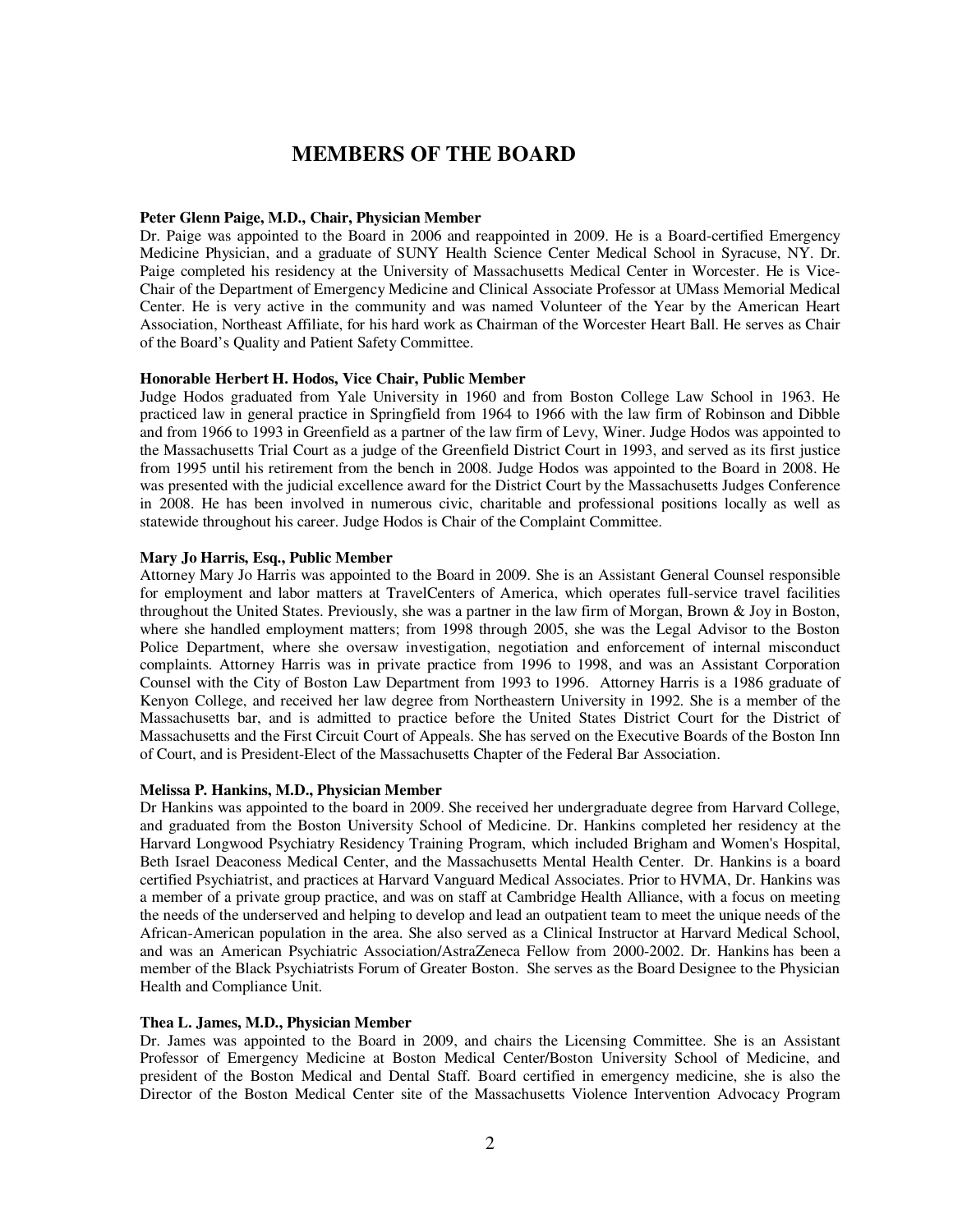(VIAP) and co-directs the Massachusetts VIAP with her colleague Dr. Edward Bernstein. Dr. James has chaired and served on national committees within the Society for Academic Emergency Medicine (SAEM), served as a moderator, and has given public lectures and talks. She was appointed to the SAEM Women in Academic Emergency Medicine Task Force, and is a member of the Boston University School of Medicine Admissions Committee. Dr. James is the 2008 awardee of the Mulligan Award for public service. Dr. James' passion is in Public Health both domestically and globally. She is a Supervising Medical Officer on the Boston Disaster Medical Assistance Team, under the Department of Health and Human Services, which has responded to several disasters in the United States and across the globe. Dr. James was deployed to NYC post-9/11, to New Orleans after Hurricane Katrina, to Bam, Iran after the earthquake in 2003, and to Port-Au-Prince Haiti after the earthquake of 2010. For twelve years Dr. James has traveled to Haiti, taking teams of emergency medicine residents. In 2006, Dr. James and a colleague co-founded a non-profit organization called Unified for Global Healing, and for the past three years this multidisciplinary team has worked in Ghana, West Africa, India and Haiti. A graduate of Georgetown University School of Medicine, James trained at Boston City Hospital, where she was a chief resident.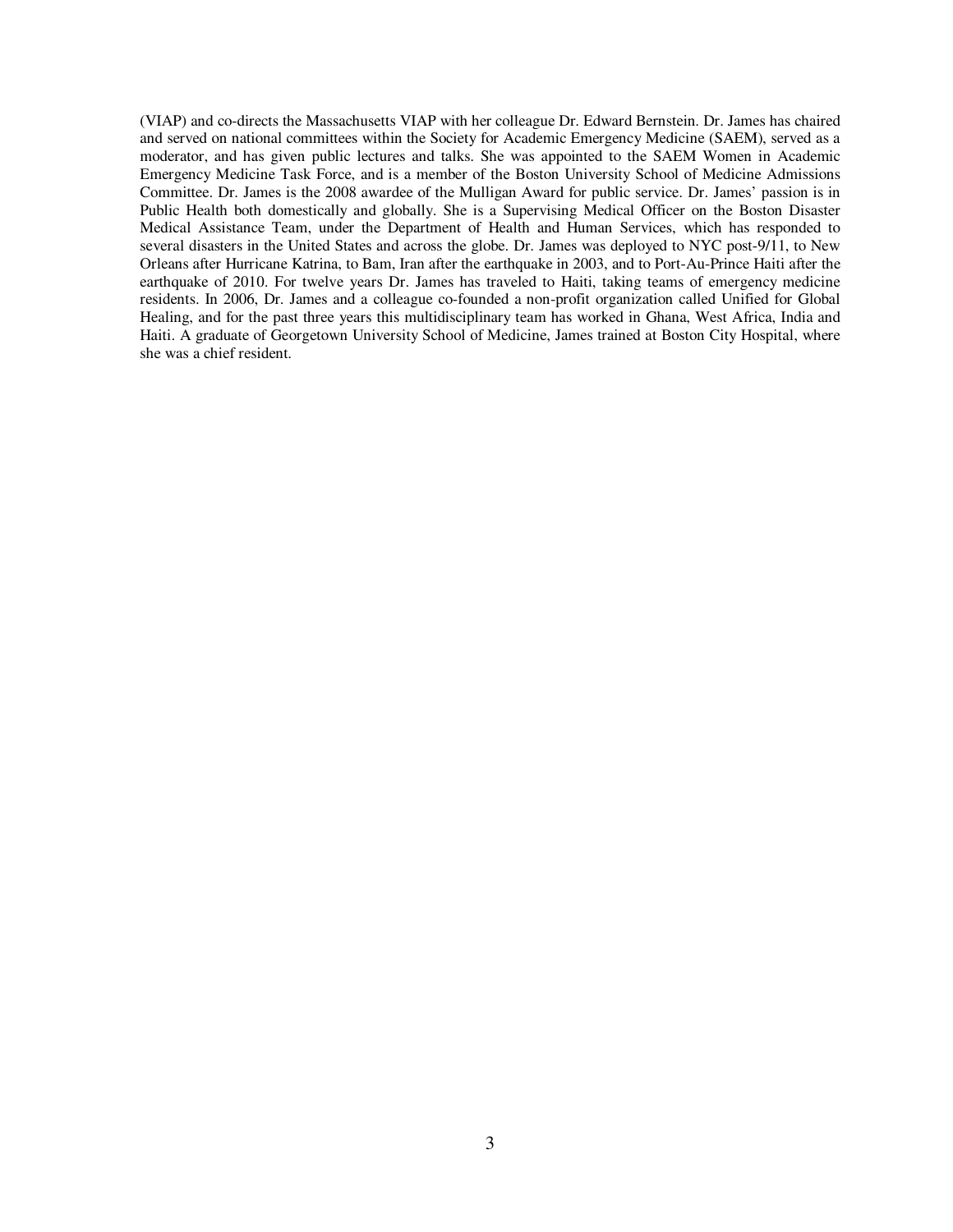# **EXECUTIVE DIRECTOR'S MESSAGE**

# *Stancel M. Riley, Jr., MD, MPH, MPA*

In its role as a patient safety agency, the Board emphasizes patient-centered care and supporting physicians to help maximize their ability to do their jobs competently and professionally. One way the Board can help physicians is to simplify its regulatory processes. In 2010, the Board expanded its online full license renewal system to cover the Commonwealth's 4,500 limited licensees, otherwise known as residents and Fellows. These physicians in training programs across the Commonwealth have joined the 33,000 full licensees now able to complete a paperless license renewal process in only a few minutes, rather than the hours it took before. Technology is one of the tools the Board can use to help physicians meet their obligations, and the Board is taking full advantage of it.

Patient safety, as the Board's Chair, Dr. Peter Paige, has said, is at the core of the Board's mission. It informs every policy, every deliberation and every decision. Patient safety is job #1 for every member of the Board's dedicated and talented staff. And it is certainly the driving force behind my agenda for the agency. But patient safety, and the related mission of health care quality improvement, is not the province of the Board alone. The only path to protect patients and create a health care system worthy of our Commonwealth requires collaboration and innovation. The Board is actively participating with agencies, task forces and other groups across state government and the Commonwealth, using its resources and data to support patient safety and health care quality efforts in many quarters.

We continue to do outreach in the form of meeting with leaders and providers in all areas of health care, from the Massachusetts Hospital Association and the Commonwealth's teaching hospitals, to working in collaboration with the Department of Public Health and the Bureau of Health Care Safety and Quality. The Board also enjoys a good working relationship with Massachusetts Medical Society, physician specialty organizations and other groups. We collaborate extensively with the Boards of Registration in Nursing, Physician Assistants and Pharmacy. And in 2010, the Board also continued to present before physician and acupuncturist groups and at hospital Grand Rounds, at health care facilities and public meetings to share with them the Board's vision and goals, and invite questions and discussion.

In the year ahead, I want to strengthen further this essential collaboration with the individuals and groups who, collectively, can have the greatest impact on protecting patient safety and improving health care quality. We are very fortunate in the Commonwealth of Massachusetts to have not only one of the finest health care systems in the world, but also a vast infrastructure of institutions, organizations, patient advocacy and medical innovation. Acting in concert, we can develop new ways of ensuring access to health care, protecting patient safety, improving health care quality and regulating the practice of medicine and the practice of acupuncture. And I pledge the Board's full commitment and cooperation in that effort.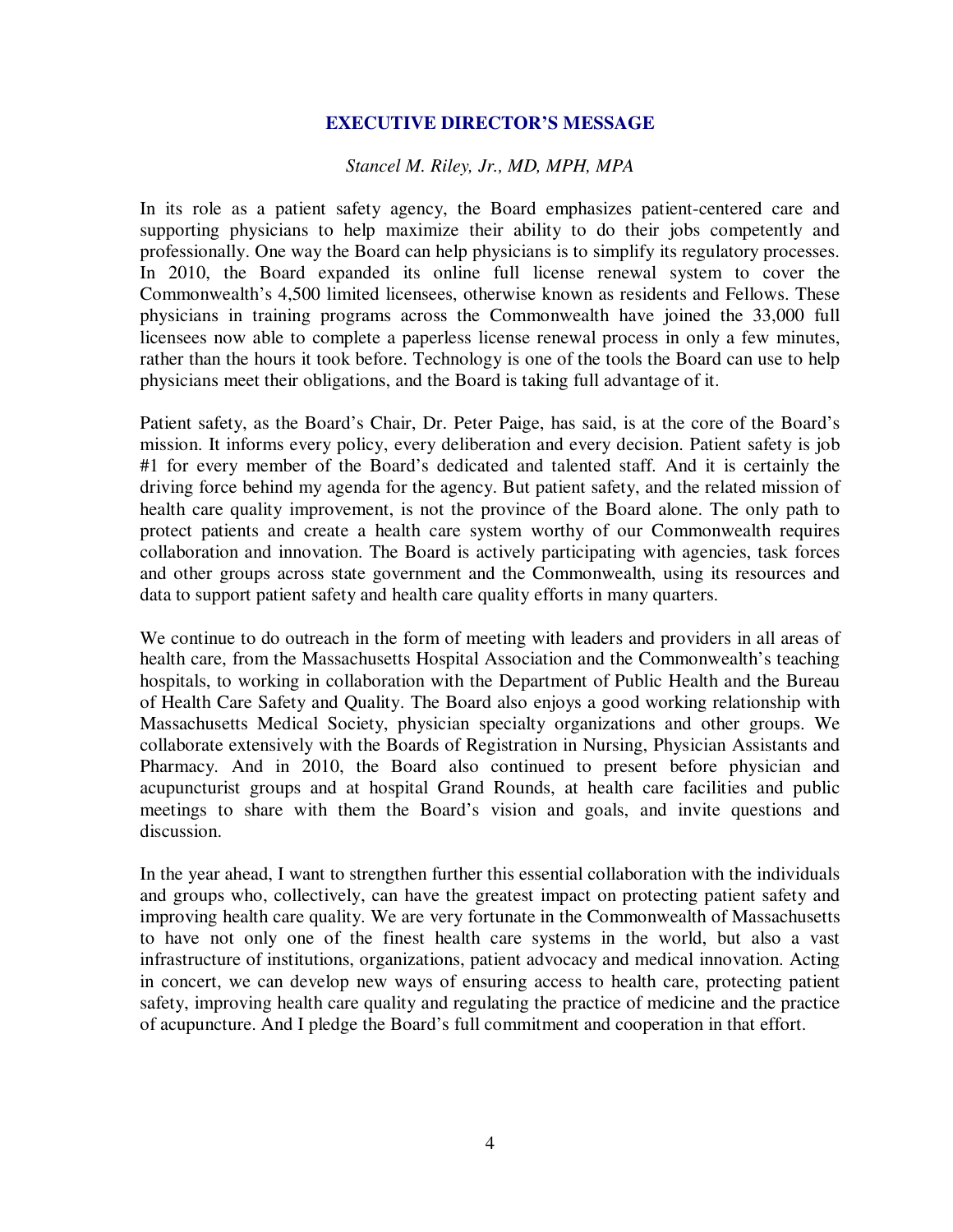# **STRUCTURE OF THE BOARD OF REGISTRATION IN MEDICINE**



The Board consists of seven members who are appointed by the Governor to three-year terms. There are two public members and five physician members. A member may serve only two consecutive terms. Members sometimes serve beyond the end of their terms before a replacement is appointed. Each member also serves on one or more of the Board's

committees.

#### **COMMITTEES OF THE BOARD**

### *Complaint Committee*

The Complaint Committee is comprised of two Board members who meet on a monthly basis to review the evidence gathered by the Enforcement Division during investigations. Depending on the nature of the case, the Complaint Committee determines whether disciplinary action is appropriate and makes recommendations to the full Board. The Complaint Committee also closes investigations when the evidence is insufficient to support disciplinary action. In closing investigations, the Complaint Committee may issue letters commenting on best practices and/or conduct conferences with physicians to discuss issues uncovered during the investigation.

#### *Data Repository Committee*

The Data Repository Committee reviews reports about physicians that are received from sources mandated by statute to file such reports. Sources of these reports include malpractice payments, hospital disciplinary reports, and reports filed by other health care providers. Although sometimes similar in content to allegations filed by patients, Data Repository reports are subject to different legal standards regarding confidentiality and disclosure than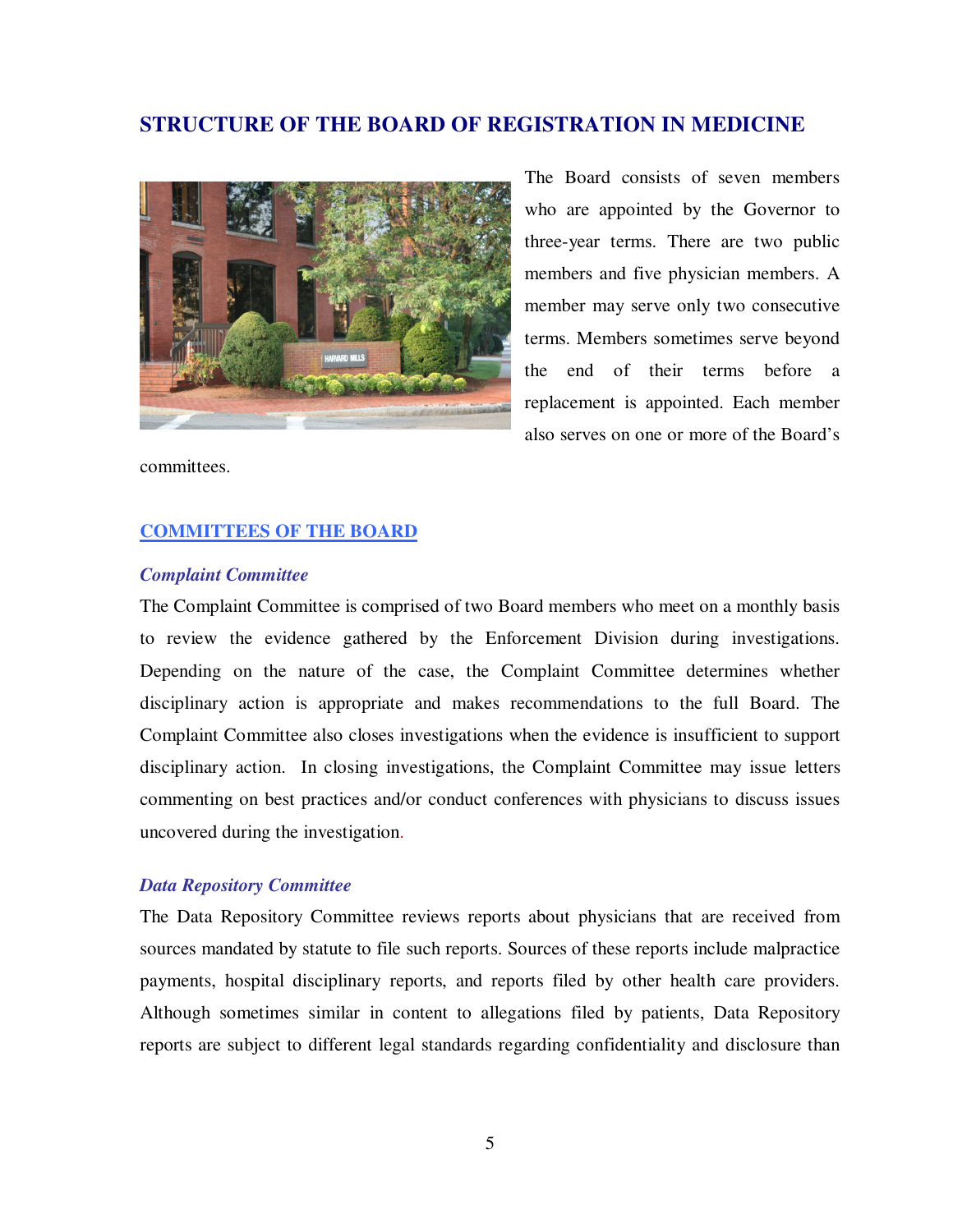are patient complaints. The Data Repository Committee refers cases to the Enforcement Division for further investigation as needed.

# *Licensing Committee*

The Licensing Committee reviews applications for medical licenses and requests for waivers from certain Board procedures, with candidates for licensure being presented to the full Board. The two main categories of licensure are full licensure and limited licensure. Limited licenses are issued to all physicians in training, such as those enrolled in residency programs.

#### *Quality and Patient Safety Committee*

In early 2010, the PCA Division and Committee became the QPS Division and Committee. At this time, new guidelines for the operation of the QPS Committee were developed to provide a framework for: terms of service, membership expertise and scope of work. The new membership represents expertise that will allow responsive feedback and thorough consideration of the issues brought before the QPS Committee. This includes membership from the Boards of Nursing and Pharmacy and a patient representative.

Members of the Quality and Patient Safety (QPS) Committee work with hospitals and other health care facilities to improve quality and patient safety processes and ensure that physicians who practice within a facility are active participants in these programs. The Committee is committed to preventing patient harm through the strengthening of medical quality assurance programs in all institutions.

#### *Committee on Acupuncture*

The Board of Registration in Medicine also has jurisdiction over the licensing and disciplining of acupuncturists through its Committee on Acupuncture. The members of the Committee include four licensed acupuncturists, one public member and

| <b>Acupuncture Committee Members</b> |                           |  |  |  |  |  |
|--------------------------------------|---------------------------|--|--|--|--|--|
| Weidong Lu, Lic.Ac.                  | Nancy E. Lipman, Lic.Ac   |  |  |  |  |  |
| Chairman                             | Vice Chair                |  |  |  |  |  |
| Joseph F. Audette, M.D.              | Kristen E. Porter, Lic.Ac |  |  |  |  |  |
| Secretary                            | Member                    |  |  |  |  |  |
| Thea L. James, M.D.                  | Amy Soisson, JD           |  |  |  |  |  |
| <b>Board Representative</b>          | Public Member             |  |  |  |  |  |

one Board member designated by the chairman of the Board of Registration in Medicine.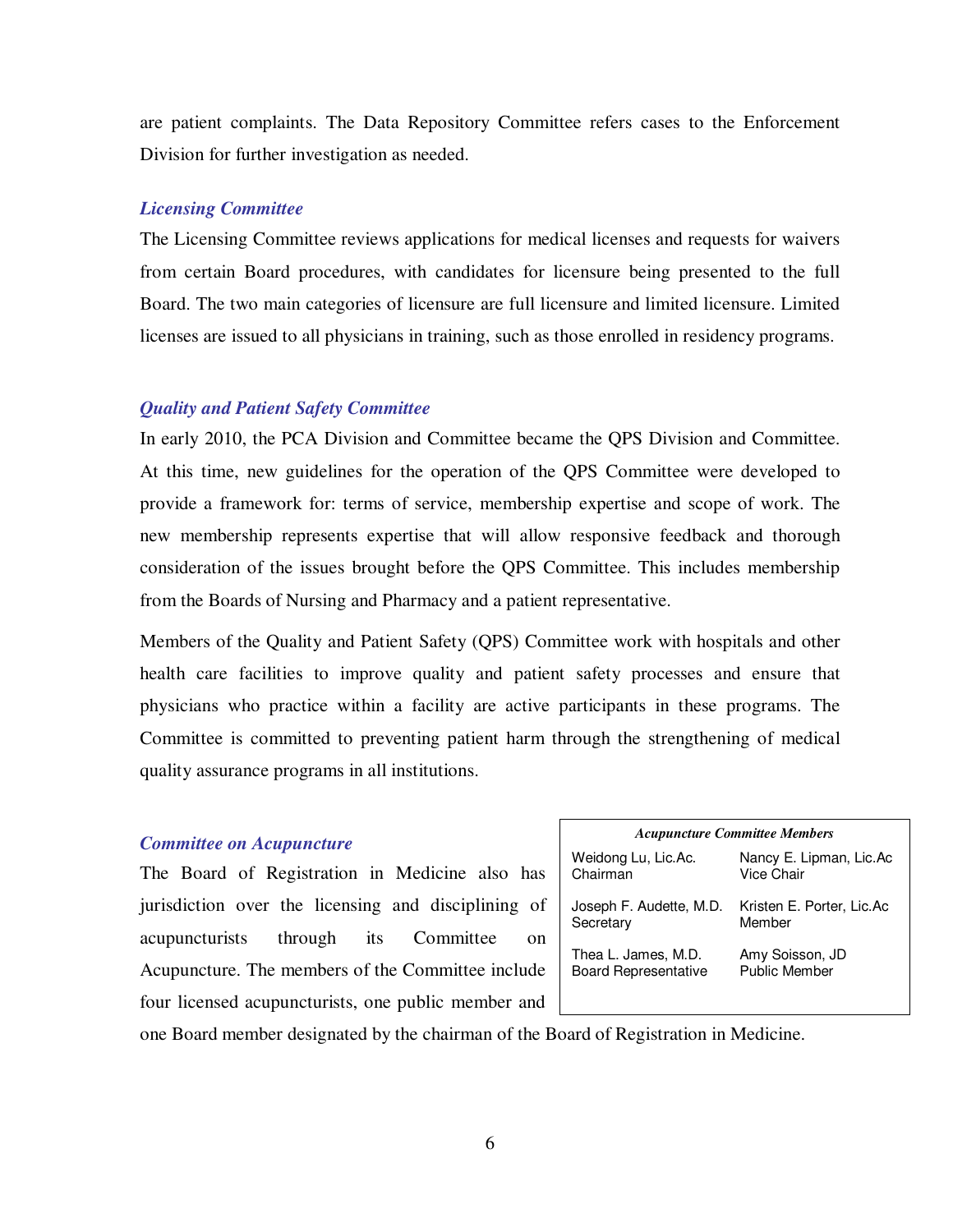# **FUNCTIONS AND DIVISIONS OF THE AGENCY**

The Executive Director of the agency reports to the Board and is responsible for hiring and supervising the staff of legal, medical and other professionals who perform research, conduct investigations, litigate adjudicatory matters and make recommendations to the members of the Board on issues of licensure, discipline and policy. In addition, the Executive Director is responsible for all management functions, budget and contract issues, and public information activities of the Agency. The Executive Director oversees senior staff members who, in turn, manage the various areas of the Agency.

The Executive Director also spearheads the Board's outreach to the public and health care groups and organizations. He is the primary spokesperson for the Board, and supports collaborative efforts to ensure that the voice of the Board is heard in numerous settings at the statewide, regional and national level. The Executive Director gives presentations to, and participates in, forums about topics ranging from improving patient safety outcomes in the Commonwealth to managing new health care IT initiatives to improving physician credentialing.

# *Licensing Division*

The Licensing Staff, under the direction of the Director of Licensing, performs the initial

review of all applications for medical licensure to ensure that only competent and fully trained physicians and acupuncturists are licensed in Massachusetts. The staff also works with applicants to explain the requirements for examinations and training that must be met before a license will be issued.

# *Enforcement Division*

The Enforcement Division is mandated by statute to investigate complaints involving physicians and acupuncturists, and to litigate adjudicatory matters. The Enforcement Division operates under the supervision of the Director of Enforcement and is comprised of three units: the Consumer Protection Unit, the Clinical Care Unit and the Disciplinary Unit.

| <b>Physician Demographics</b><br>2010 |                                                                         |  |  |  |  |  |
|---------------------------------------|-------------------------------------------------------------------------|--|--|--|--|--|
| Total Licensed                        | 33,111 (100%)                                                           |  |  |  |  |  |
|                                       | Men <b>21,184 (64%)</b><br>Women 11,927 (36%)                           |  |  |  |  |  |
|                                       | <b>Age Groups</b>                                                       |  |  |  |  |  |
| <40<br>40-49<br>50-59<br>60-69<br>569 | 7,871 (24%)<br>8,790 (27%)<br>8,312 (25%)<br>5,673 (17%)<br>2.465 / 7%) |  |  |  |  |  |
| <b>Board Certified</b>                |                                                                         |  |  |  |  |  |
| Yes<br>No                             | 27,815 (84%)<br>5,296 (16%)                                             |  |  |  |  |  |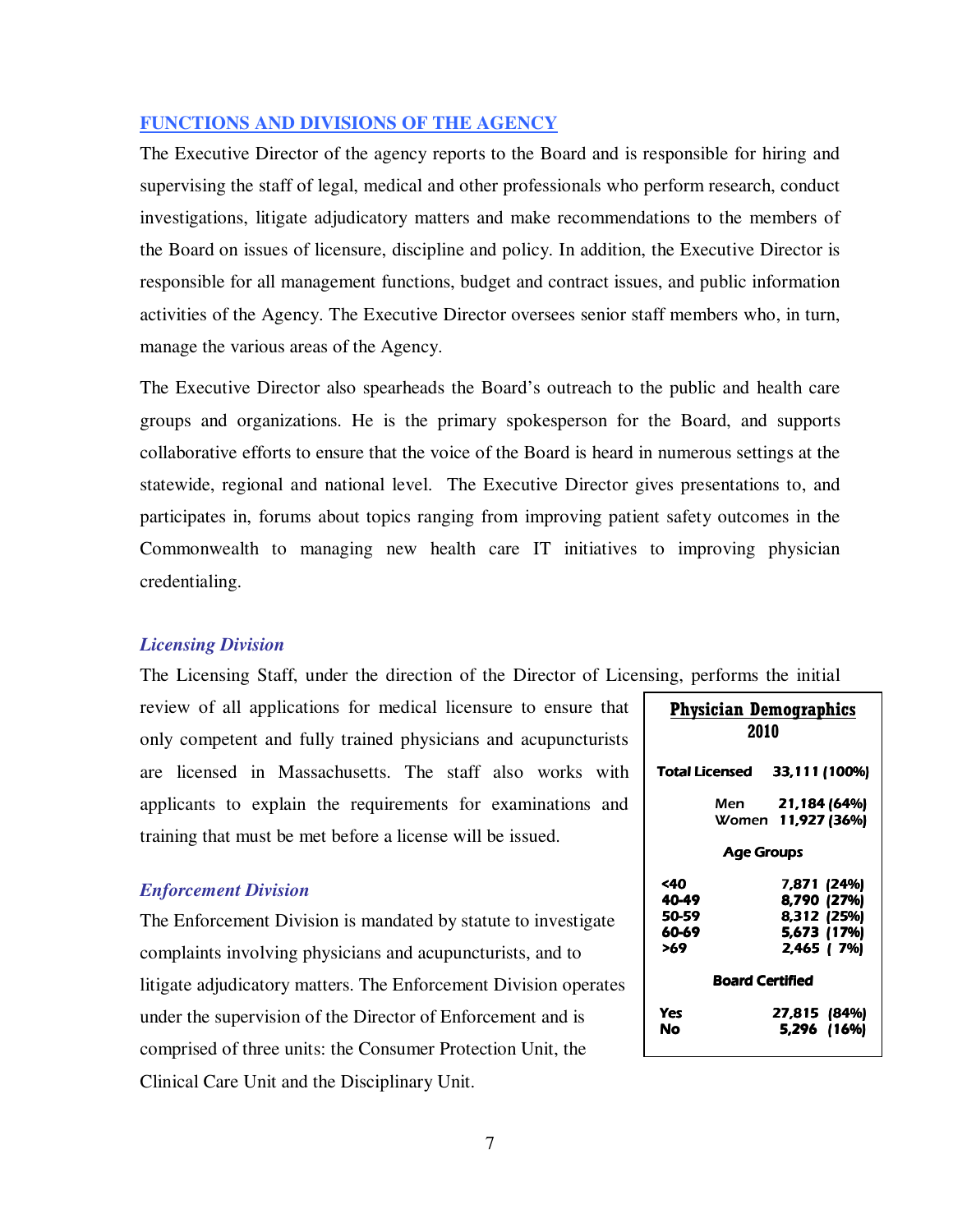# *Division of Law & Policy*

The Division of Law & Policy operates under the supervision of the Board's General Counsel. Division Board Counsel act as legal counsel to the Board during adjudicatory matters and advise the Board, its committees, including the Committee on Acupuncture, and staff on relevant statutes, regulations and cases. Additional counsel within the Division work with the Licensing Division, in the Data Repository Unit and in the Physician Health  $\&$ Compliance Unit.

#### *Quality and Patient Safety Division (QPSD)*

The QPSD is responsible for institutional systems of quality assurance, risk management, peer review and credentialing. The QPSD works with health care facilities to assure that patient safety programs are effective and comprehensive, that health care facilities conduct full and competent medical reviews of patient safety incidents and that health care facilities have robust systems for identifying, reporting and remediating patient safety incidents. Reports to the QPSD are confidential and protected by Massachusetts law from public disclosure in the same way that records of health care facility peer review committees are protected. Confidentiality protections are an important way to foster open and honest discussion of cases by those involved at the facility and to promote better and more candid reporting to the QPSD.

In 2010 the QPSD looked at its internal processes to assess their effectiveness and considered ways to enhance our feedback. This included updating the QPSD's data base to enhance our research capabilities. We will soon be better able to mine our data to demonstrate areas of patient safety concern and areas where we can provide opportunities for quality improvement.

#### *Operations Division*

The Operations Division is supervised by the Director of Operations, and is responsible for human resources, procurement, expenditure tracking and facilities. It also manages both the Call Center and the Document Imaging Unit. Since the launch of the Physicians Profiles project in 1996, Massachusetts residents have found the information they need to make informed health care decisions, using this first in the nation program. In addition to online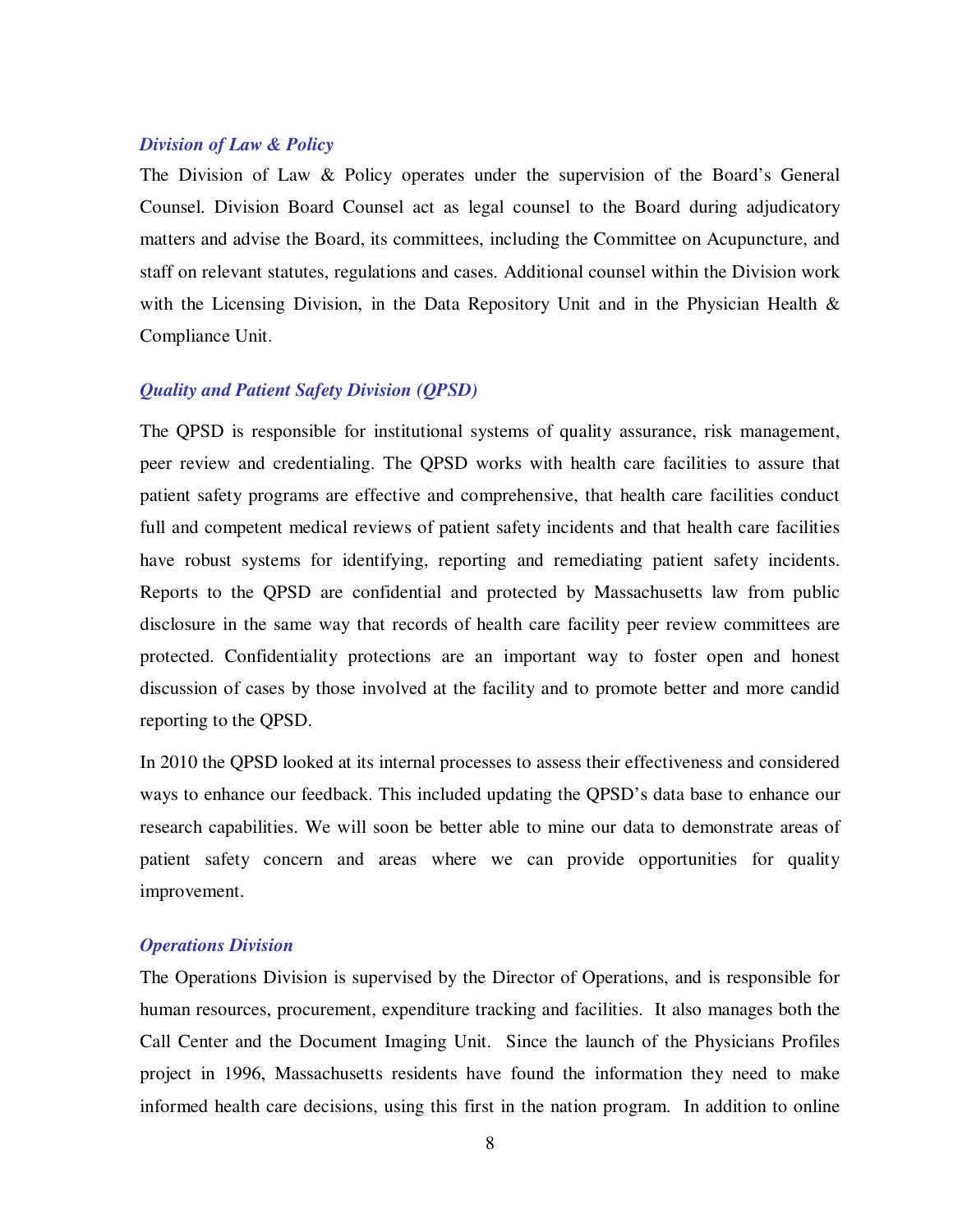access to the Physician Profiles, the Board assists consumers who do not have Internet access through a fully staffed Call Center. Staff in the Call Center answer questions about Board policies, assist callers with obtaining complaint forms or other documents and provide copies of requested Profiles documents to callers. In 2010 the Call center received over 20,000 calls. The Document Imaging Unit scans agency documents into an electronic database. This system has allowed the agency to standardize and automate its processes for storing and retrieving documents.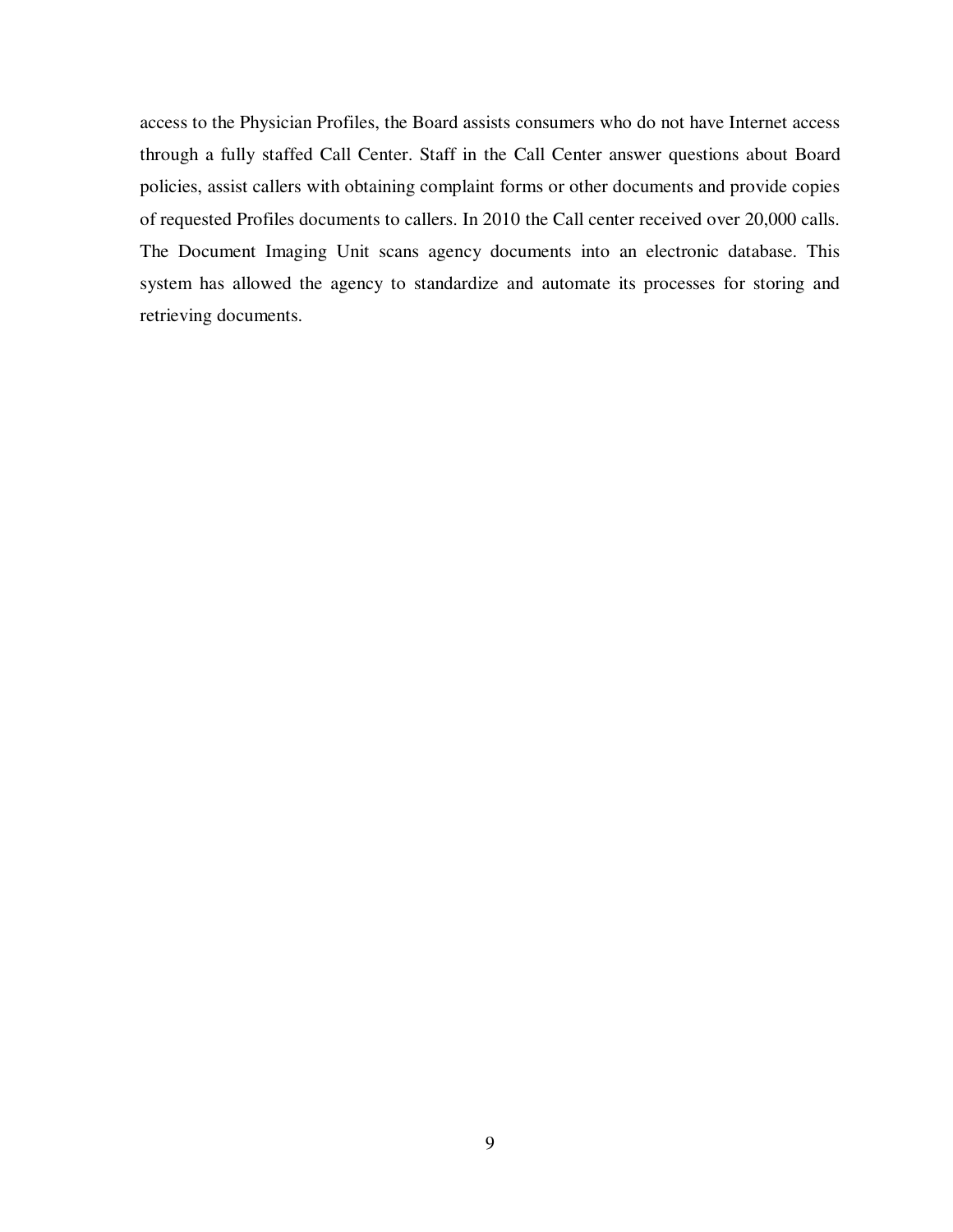# **MAJOR BOARD ACTIVITIES IN 2010**

The Board's responsibility extends well beyond licensure and discipline of the Commonwealth's 33,000 physicians with full licenses, the 4,500 resident and fellows with limited licenses and the state's 900 licensed acupuncturists. The Board is at the forefront of local, regional and national efforts to improve the quality of health care, and to protect patients from harm. Policy, education and advocacy for patient safety and better health care delivery are at the heart of the Board's mission, and in 2010 the Board pursued that mission on a number of fronts, while also ensuring that its regulation of the medical and acupuncture professions is modern, sensible and efficient.

# *Expert Panel to Review Immediate Implant-Based Breast Reconstruction Following Mastectomy for Cancer*

Following receipt of Safety and Quality Review reports involving patients who developed infections following mastectomy with breast reconstruction, the QPSD surveyed Massachusetts hospitals and reviewed the applicable scientific literature. The QPSD learned that there are no definitive evidenced-based guidelines for post-mastectomy breast reconstruction. Hospital leaders and their surgical staff expressed an interest in exploring this area of practice.

In June 2010, the QPSD, in collaboration with the Betsy Lehman Center for Patient Safety and Medical Error Reduction, convened the Expert Panel to Review Immediate Implant-Based Breast Reconstruction following Mastectomy for Cancer. The Panel is comprised of patients, and experts practicing in breast surgical oncology, plastic surgery, radiation oncology, epidemiology, medical oncology, nursing and social work. Members also include hospital surgical department chairs and experts in quality and patient safety.

The Panel members have been analyzing current scientific literature and identifying those areas of practice where there is consensus, with a goal of making recommendations that would encourage a consistent approach to the surgical care of breast cancer patients. The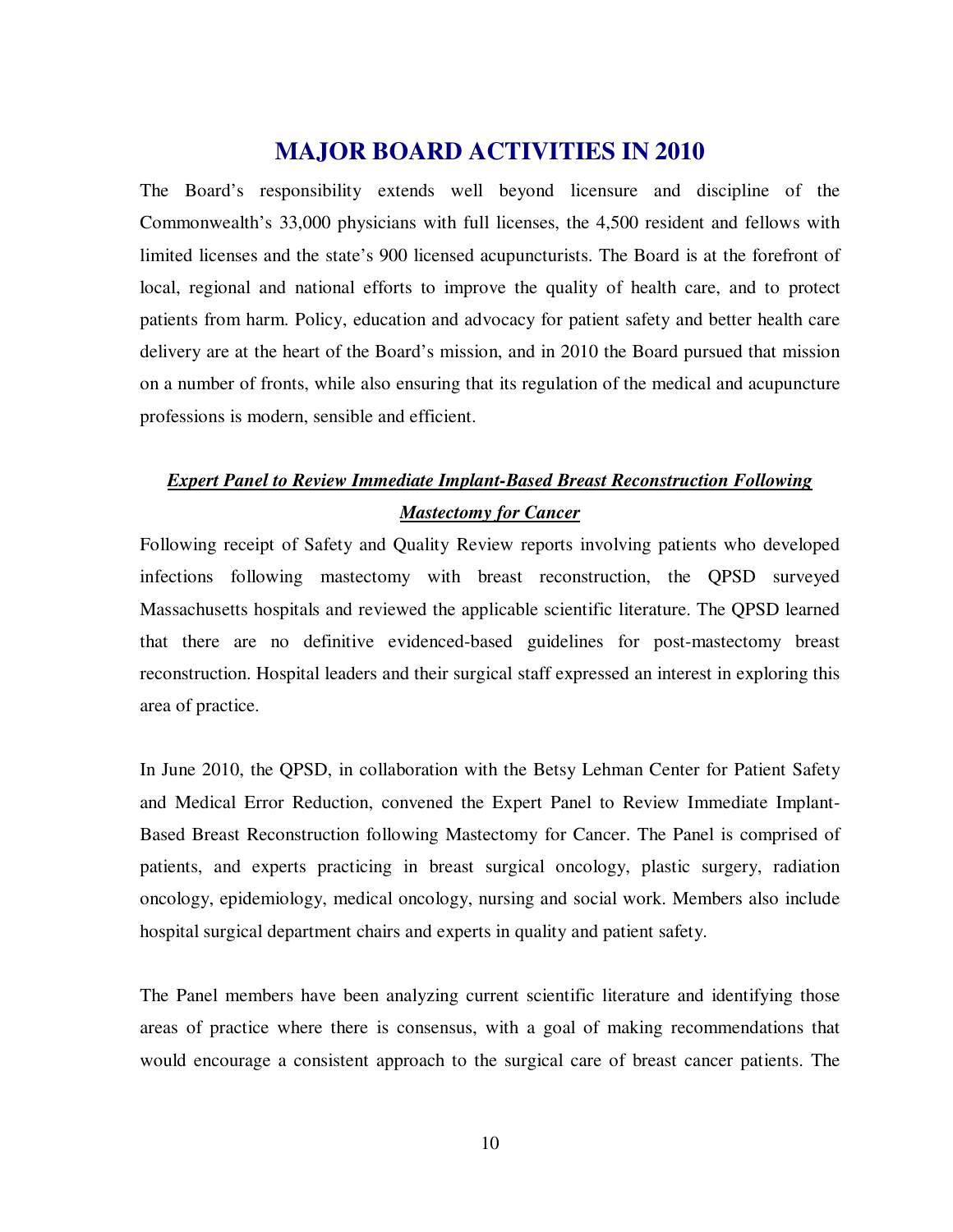Panel had its final meeting in January 2011 and expects to complete its report by March 2011.

# *Hospital Mortality*

The Division of Health Care Finance and Policy's Expert Panel on Hospital-Wide Mortality Measurement concluded that there is not currently a viable measure for public reporting at this time. The Expert Panel instead, recommended to the Health Care Ouality  $\&$  Cost Council that, "the Board of Medicine's Quality and Patient Safety Division provide



confidential oversight of hospital's mortality review and improvement program … to include audit of hospital's organized program for analyzing mortality and implementing process improvement." In addition, discussions with the Massachusetts

Hospital Association's (MHA) Clinical Issues Advisory Council indicated that there is momentum and support in the hospital community for continued work on this issue, in the absence of a state-endorsed hospital-wide mortality measure.

On September 23, 2010, under its regulatory authority, the QPSD requested that hospitals submit information about their hospital-wide mortality measure and review and improvement program in their Semi-Annual reports. The QPSD is continuing to work closely with the MHA's Clinical Issues Advisory Council on this ongoing project.

#### *Quality and Patient Safety Training*

The Board's Quality & Patient Safety Division held two sessions of half-day workshops in June at the Board's offices in Wakefield and two half-day sessions in October. One session in

October was held in Wakefield and one at Baystate Franklin Medical Center in Greenfield.

The workshops focused on Patient Care Assessment (PCA) Programs in health care facilities: providing an overview of the regulations; outlining reporting

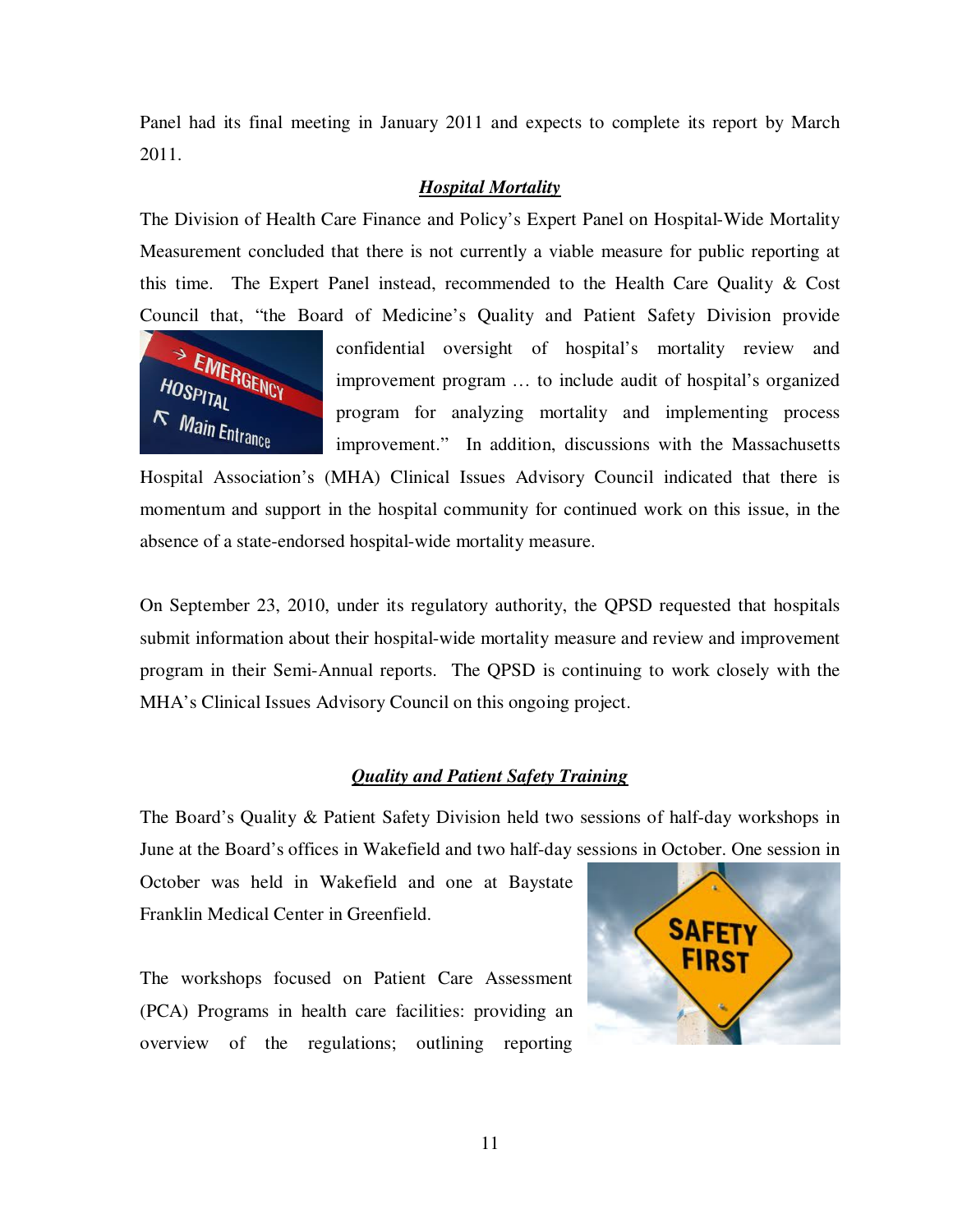requirements; and a facilitated discussion on how to conduct a safety and quality review. Over 150 people attended one of the four sessions. Acute care, rehabilitation and specialty hospitals all sent representatives.

In response to feedback, the QPSD has decided to plan a peer review workshop for 2011. The Division plans to incorporate: an understanding of the regulatory framework of peer review, the necessary organizational structure and processes for conducting peer review, and the practices needed in place to be effective.

# *Online Physician Limited License Renewal*

Building on its introduction of online full licensee license renewal in 2009, the Board launched online renewal for limited licensees in 2010.

The Commonwealth's 4,500 residents and fellows who annually must renew their licenses,

and the hospital-based training programs who supervise them, can now eliminate the paper-based system of license renewal previously required. This continues the Board's agenda to use technology improvements to help physicians and health care institutions navigate the licensing process more



easily. Feedback from residents and their program supervisors has been very positive, and the Board looks forward to future IT advances to make its regulatory processes simpler and more convenient.

#### *License Portability*

Board staff continued to participate in the New England Regional License Portability project in conjunction with the Federation of State Medical Boards (FSMB). The goal of the project is to help physicians licensed in one state obtain licensure in other states by using information already obtained by a state medical board. The increasing demand for telemedicine services and the compelling need for specialized physician services in states where there is a shortage of physicians, or states that have underserved areas, highlight the need for license portability.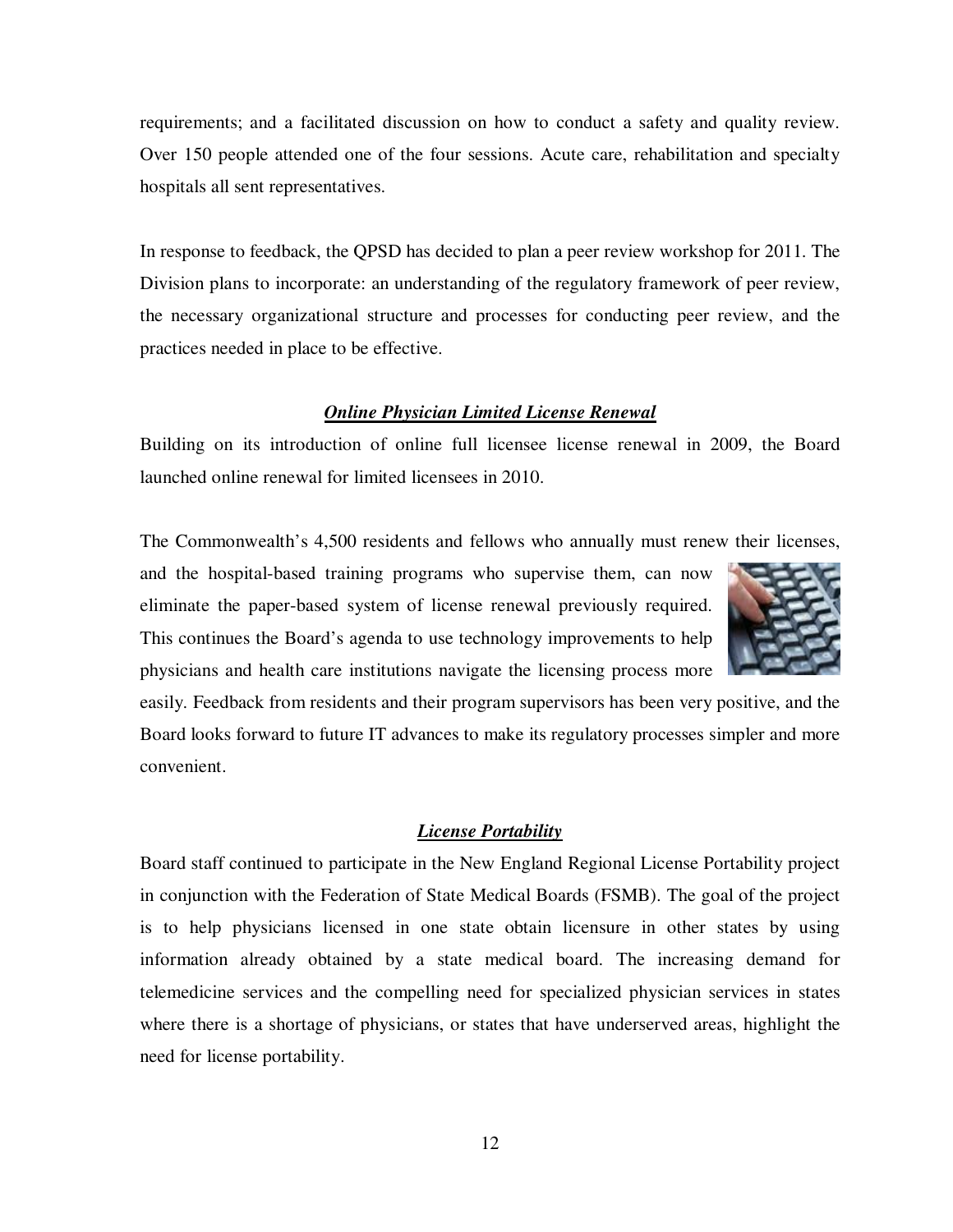# *Uniform License Application*

The Federation of State Medical Board's (FSMB) Uniform License Application allows physicians to complete an online application for their demographic, education and training information when applying for a state license. The Uniform License Application will reside in the FSMB database and physicians may update their demographic information anytime. When a physician applies for a Massachusetts full license, the information on the Uniform License Application will be downloaded in an XML format and the information will automatically populate the Board's licensing database. The Uniform License Application process will be more efficient and cost-effective by reducing the physician's time and staff time in entering data. The technical enhancements for transferring information to the Board's database are anticipated to be completed in 2011.

#### *National Committee for Quality Assurance (NCQA) Accreditation*

The Board's regulations require primary source verification of education, examinations and training documents for licensure. Health care facilities and managed care providers all



collect the same documents for hospital credentialing and provider enrollment contracts. The Board is in the process of applying for NCAQ accreditation as a designated primary source repository for health care facilities and managed care providers. NCQA recognition as a primary source provider of physician information will significantly

reduce the redundancy of collecting the same documents each time a physician applies to a health care facility for privileges or as a managed care provider and will significantly reduce physician and staff time in collecting static documents. Additionally, it will be cost effective for physicians, health care facilities and managed care providers and expedite the credentialing process.

# *Limited License Workshops*

In 2010, the Licensing Division conducted four regional Limited License Workshops for residency program coordinators and administrative staff who serve as the liaisons between the Board and limited licensees. Workshops were held at the Board, Children's Hospital Medical Center, Berkshire Medical Center and UMass Memorial Medical Center...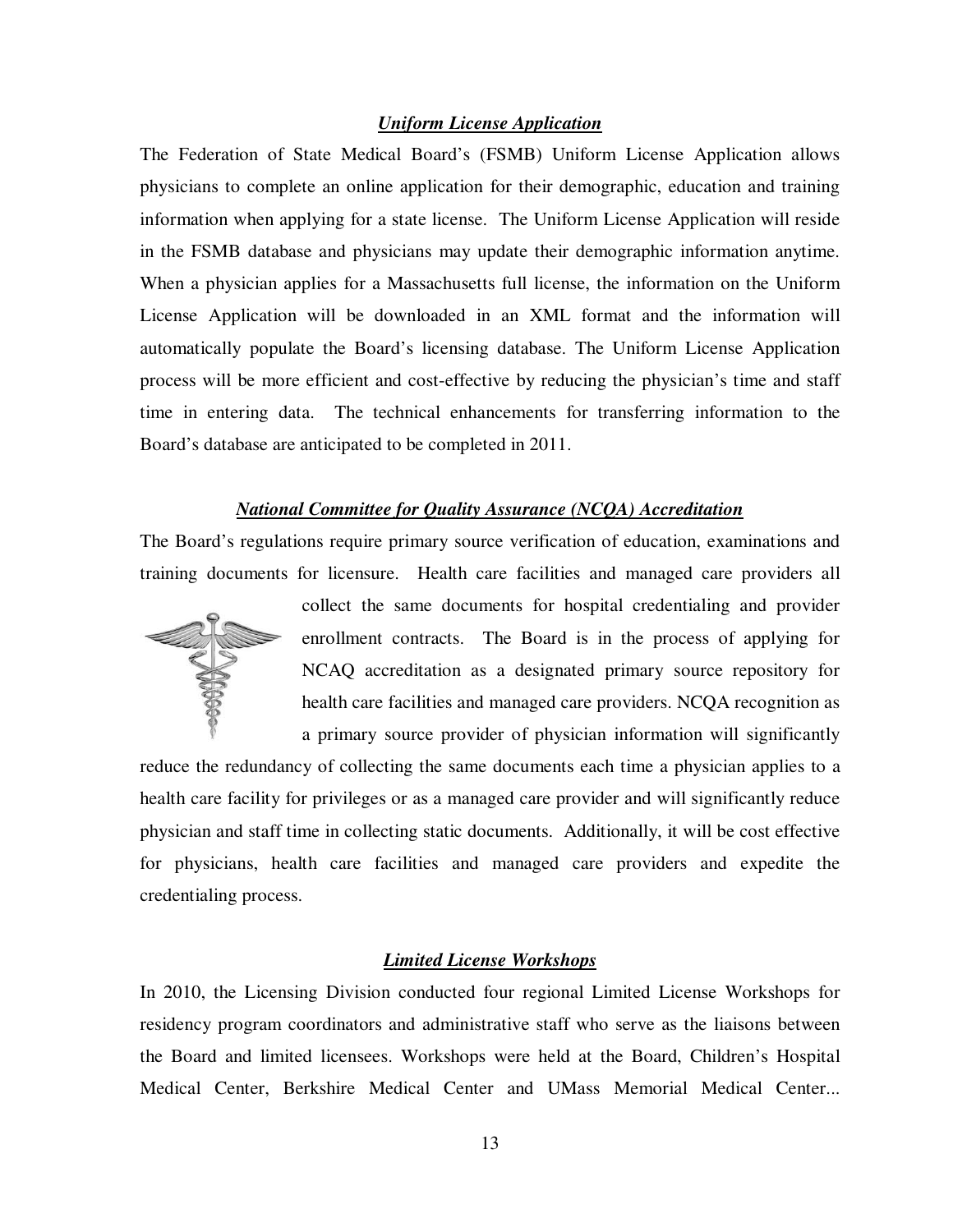Residency program coordinators in teaching facilities are responsible for ensuring that residents and fellows in the Commonwealth's training programs are in compliance with the Board of Registration in Medicine's licensing requirements and receive a limited license to begin their postgraduate training by July 1.

# *Pain Management Continuing Education*

In 2010 the Legislature enacted a requirement that all prescribers, except for veterinarians, as a condition of licensure or re-licensure, to have received training in appropriate pain management. Each board of registration for the various prescribers is required to develop



standards for appropriate training programs. The new law requires training in effective pain management, identification of patients at high risk for substance abuse, and counseling patients about side effects, and the addictive nature and proper storage and disposal of prescription drugs.

The Boards of Registration in Medicine, Physician Assistants and Nursing met to discuss how best to approach implementing this new requirement. Each Board will develop its own standards for these training programs, and the Board of Medicine will ultimately determine how to integrate pain management training into the Board's existing CME framework.

#### *Expedited Partner Notification*

The FY11 state budget included legislation that will allow physicians, physician assistants

and nurse practitioners to prescribe and dispense medication to the sexual partners of individuals diagnosed with Chlamydia without an examination. Approximately 30 other states already allow for such so-called "expedited partner notification."

The Department of Public Health (DPH) is charged with writing regulations to implement this new authority for

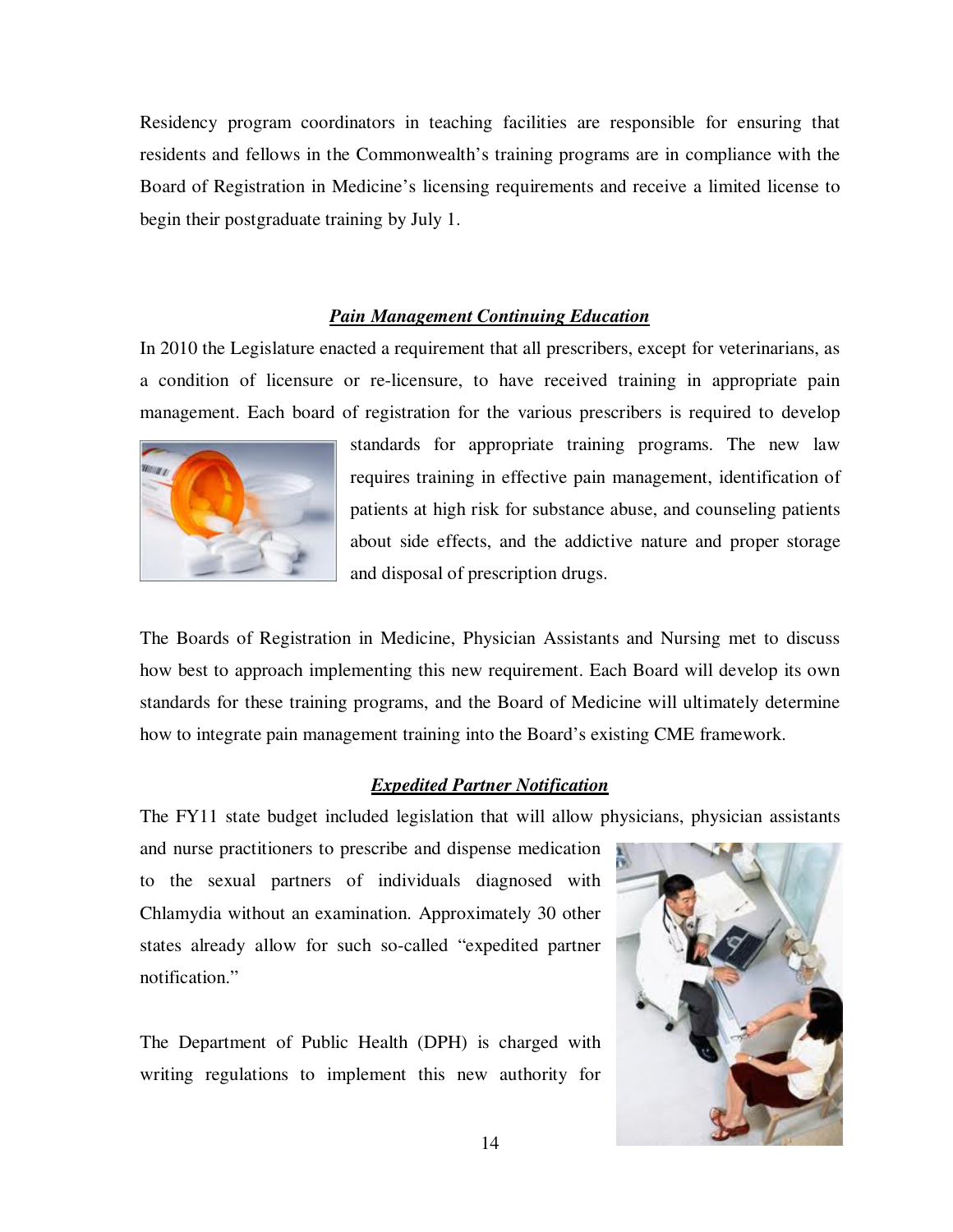practitioners, and DPH, the Board of Medicine, and the Boards of Nursing, Physician Assistants and Pharmacy met, and continue to meet, to discuss the issues involved and develop draft regulations. The legal requirements for promulgating regulations are also complex. A public process that solicits public comment will take place before any new regulations take effect.

# *Electronic Health Records*

Governor Patrick signed legislation in 2010 that requires physicians to be competent in the use of electronic health records (EHR) by January 1, 2015. In order to obtain a Massachusetts medical license — or to renew an existing license — physicians must demonstrate competence in EHR to the Board. The recent federal health care reform law contains additional EHR requirements for Medicare and Medicaid reimbursement eligibility.

In 2010 the Board began working to establish the criteria for competence in EHR, and will create a mechanism for physicians to be certified as competent. The Board will incorporate demonstration of EHR competency into the Board's licensing process, with the mandate becoming



effective in January 2015, and will work to ensure that physicians are aware of the requirement long before then and have adequate time to meet it.

# *Health Care Workforce*

The Board continued to participate in the Executive Office of Health and Human Services Health Care Workforce Advisory Council and Workgroup. The goal of the Council is to determine the racial, cultural and linguistic diversity licensed health care professionals in the Commonwealth, and to understand how they are distributed geographically. Anecdotal

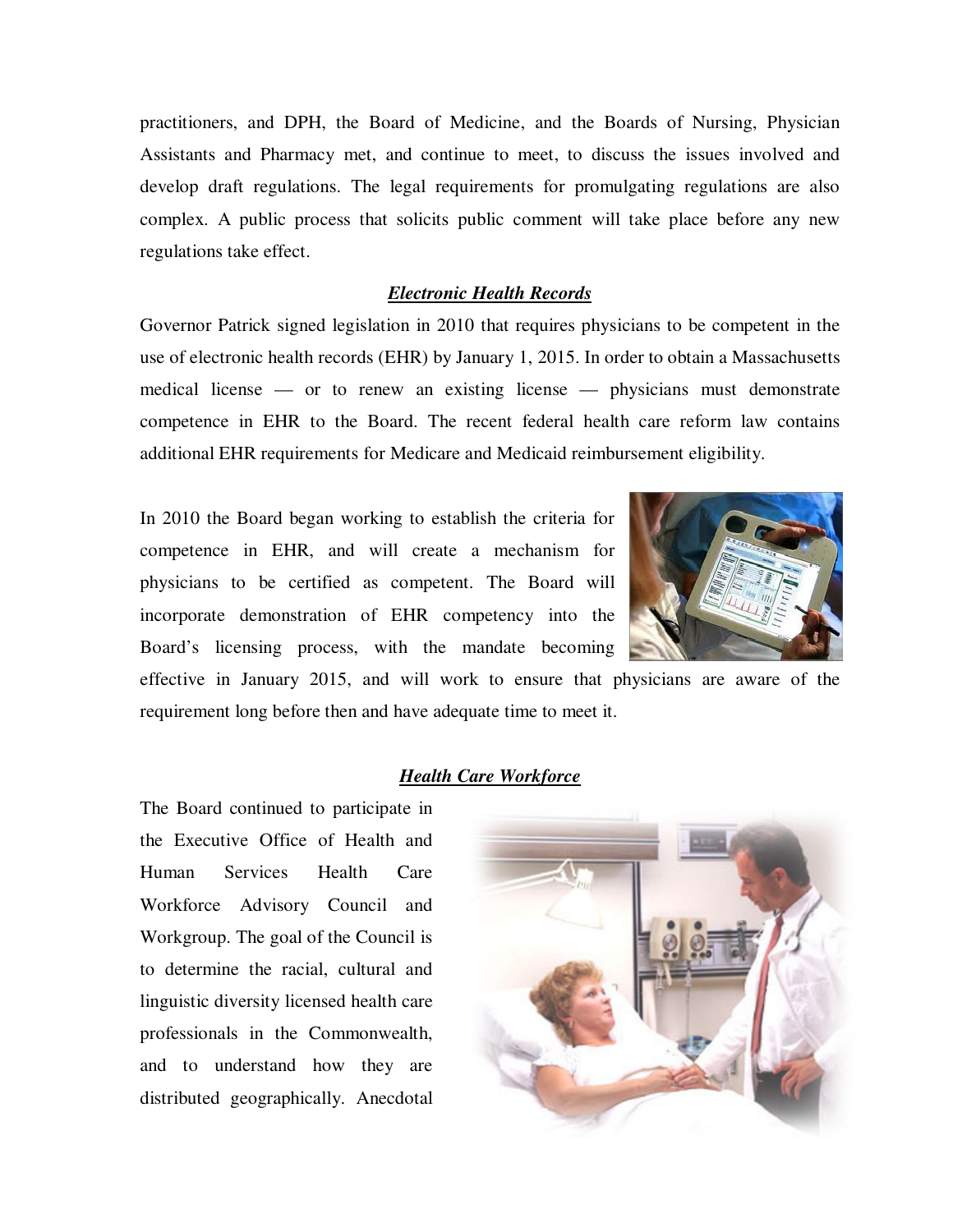evidence suggests persistent geographic disparities in the ability of citizens to access health care, as well as an uneven distribution of certain specialties, types of practitioners, the availability of translation services and other demographic characteristics.

The Board maintains the most comprehensive database of physician information and is working with DPH to analyze the data to help inform policymakers working to improve access to health care and the availability of culturally competent practitioners.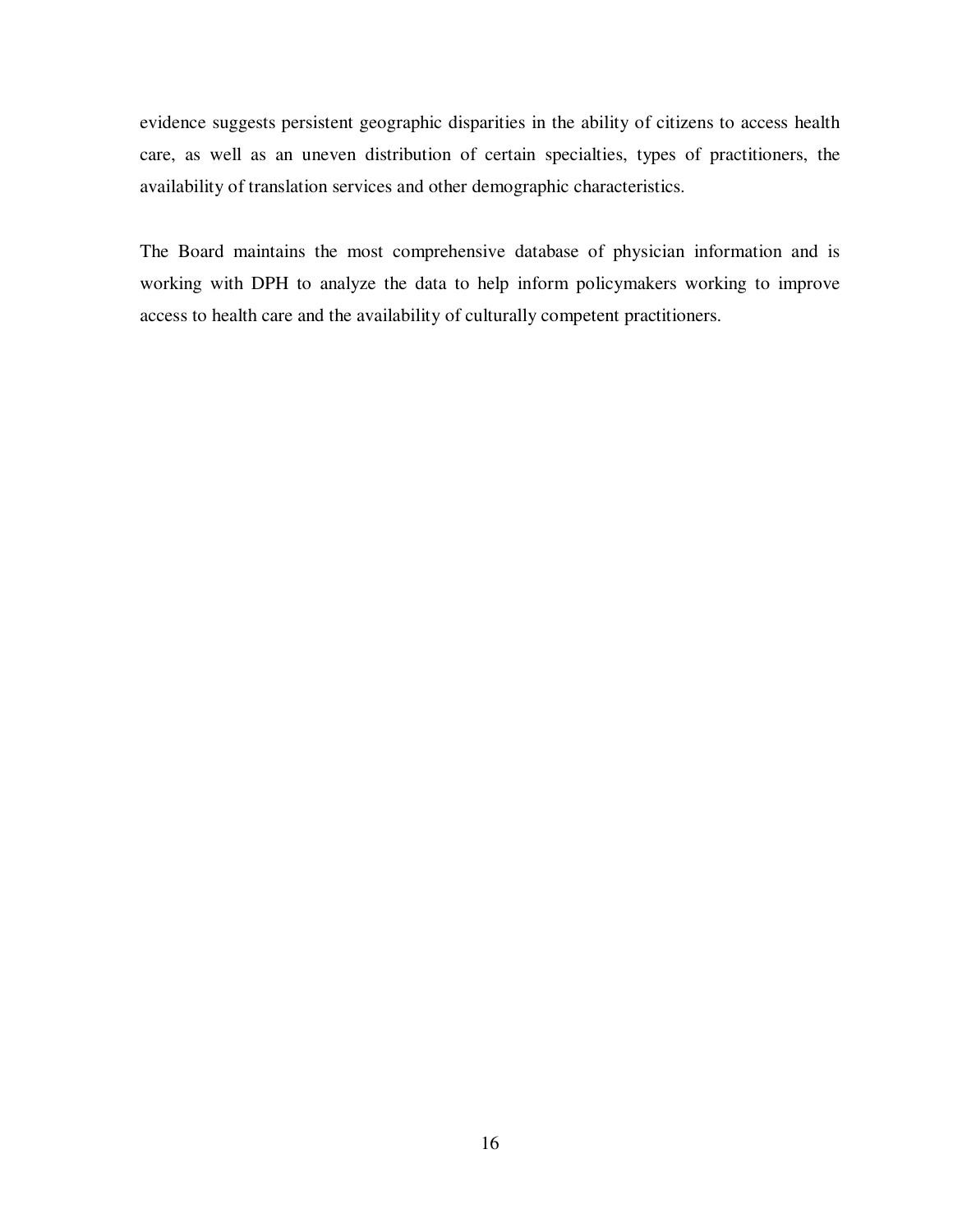# **STATISTICAL APPENDIX**

The following tables detail the Board's licensing, disciplinary and other statistical information for the calendar year 2010.

# *LICENSING DIVISION*

The Licensing Division is the point of entry for physicians applying for a license to practice medicine in the Commonwealth and has an important role in protecting the public as the "gatekeepers" of medical licensure. The Division conducts an in-depth review of a physician's credentials, to validate the applicant's education, training, experience and competency. Once complete, the application is reviewed and forwarded to the Board for issuance of a license to practice medicine in the Commonwealth.

The table below shows that 2010 was another year of continued growth in the Commonwealth's physician population. The annual increase in the number of new physicians appears to have returned to the recent historical norm of approximately 2,000 new licensees per year, after having spiked in 2008, possibly due to Massachusetts' health reform laws. Between 2009 and 2010 the total physician population in Massachusetts grew by 2.5%, up from the 1.7% increase between 2008 and 2009.

| <b>License Status Activity</b> | 2010   | 2009*  | 2008   | $2007*$ | 2006  |
|--------------------------------|--------|--------|--------|---------|-------|
| Initial Full Licenses          | 1,982  | 2,061  | 2,345  | 1,950   | 1,948 |
| Full Renewals *                | 12,357 | 20,849 | 10,801 | 20,676  | 9,371 |
| Lapsed Licenses Revived        | 215    | 249    | 221    | 204     | 206   |
| Initial Limited Licenses       | 1,695  | 1,663  | 1,612  | 1,629   | 1,587 |
| <b>Limited Renewals</b>        | 3,046  | 2,863  | 2,869  | 2,841   | 2,811 |
| Temporary (initial) Licenses   | 7      | 12     | 21     | 10      | 13    |
| <b>Temporary Renewals</b>      | 18     | 18     | 15     | 13      | 11    |
| <b>Voluntary Non-renewals</b>  | 157    | 313    | 260    | 517     | 320   |
| Revoked by Operation of law    | 1,040  | 1,159  | 770    | 1,090   | 874   |
| Deceased                       | 49     | 259    | 56     | 203     | 155   |

\**A large majority of physicians renew their licenses in odd-numbered years.*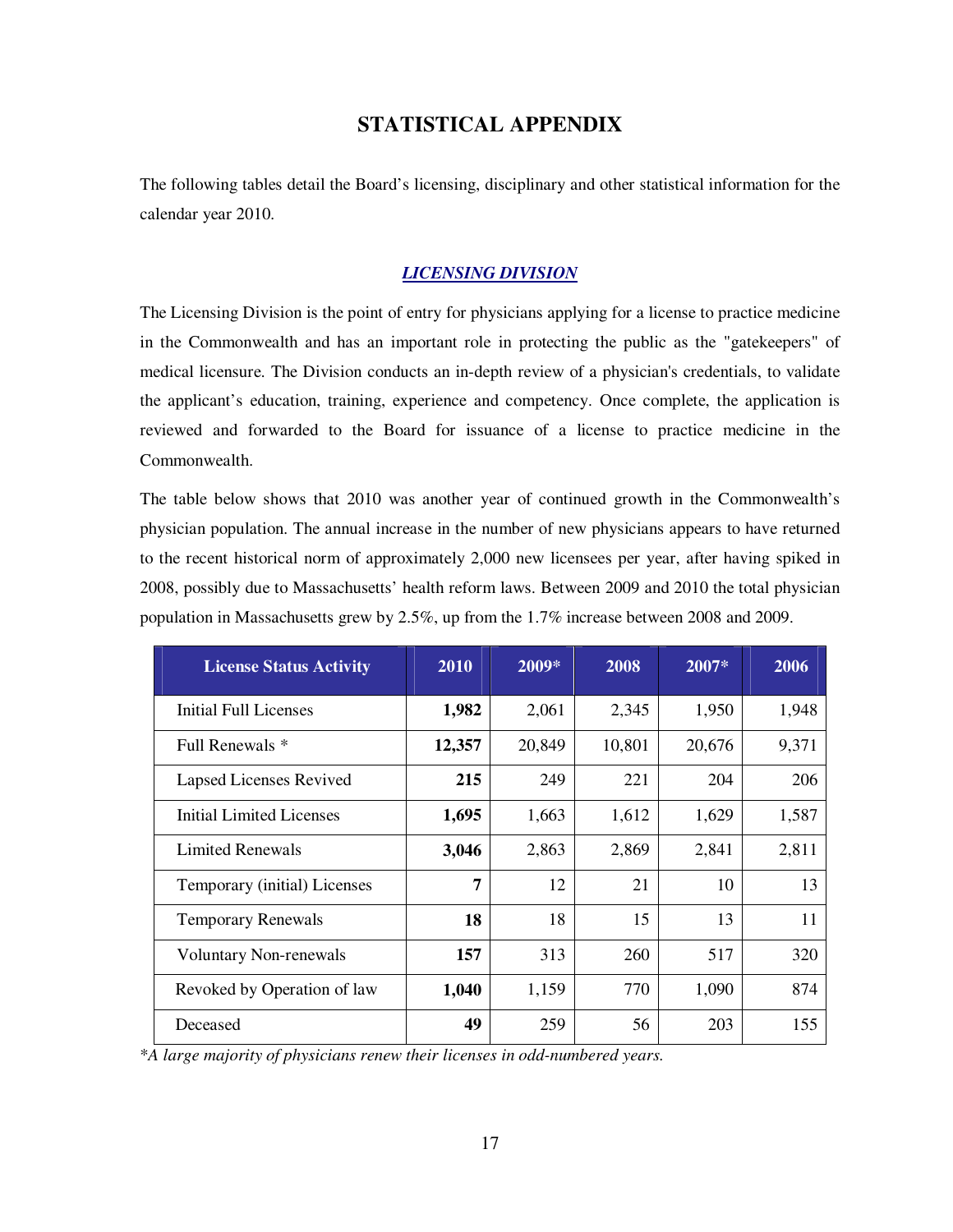| <b>Reviewed</b><br><b>Cases</b><br>by<br><b>Licensing Committee</b> | 2010 | 2009 | 2008 | 2007 | 2006 | 2005 |
|---------------------------------------------------------------------|------|------|------|------|------|------|
| Malpractice Issues                                                  | 35   | 39   | 47   | 30   | 29   | 39   |
| Competency Issues                                                   | 62   | 56   | 56   | 63   | 56   | 78   |
| Legal Issues                                                        | 71   | 49   | 51   | 43   | 57   | 53   |
| <b>Medical Issues</b>                                               | 16   | 15   | 25   | 31   | 22   | 39   |
| th<br><b>Limited Renewals</b><br>6                                  | 36   | 30   | 34   | 28   | 31   | 23   |
| Lapsed Licenses                                                     | 56   | 88   | 89   | 81   | 59   | 70   |
| Miscellaneous Issues                                                | 76   | 86   | 36   | 97   | 92   | 181  |
| <b>Total Cases Reviewed</b>                                         | 352  | 363  | 338  | 373  | 346  | 483  |

# *LICENSING COMMITTEE ACTIVITY*

# *PERFORMANCE MONITORING AGREEMENTS*

The Board's performance-monitoring program for limited licensees began in 1997 to monitor the clinical performance of a limited licensee who may have had performance issues. A performance monitoring agreement is not a disciplinary action; it is an agreement between the licensee and training program director to provide the Board with periodic evaluations of the licensee's clinical performance. Performance monitoring agreements are discontinued when the licensee's performance is consistently satisfactory.

| <b>Performance Monitoring Agreements</b> | <b>2010</b> | 2009 | 2008 | 2007 | 2006 |
|------------------------------------------|-------------|------|------|------|------|
| Performance monitoring agreements        | 14          |      |      |      |      |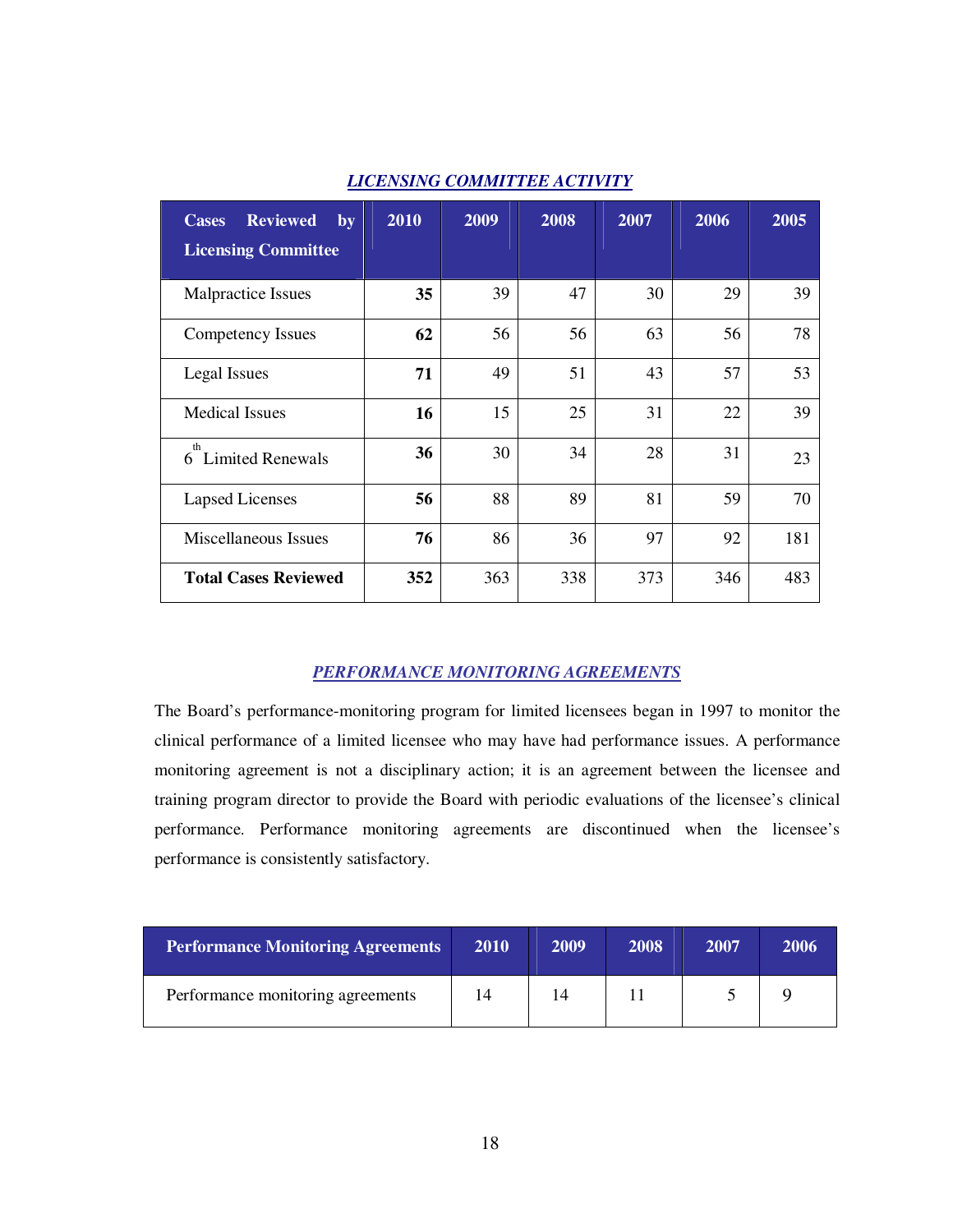# *LICENSING DIVISION SURVEY*

As an ongoing initiative to improve customer services, the Licensing Division surveys newly licensed physicians to identify opportunities for improvement and to expedite the licensing process within the scope of the Board's regulations. Survey responses are tabulated using the Likert Scale from 1–5, with 1 rated as "poor," 2–3 rated as "average" and 4-5 rated in the "excellent" range. In 2010, the Licensing Division mailed 1,982 surveys and received responses from 877 newly licensed physicians. The overall survey score for 2010 was 4.65% which is down slightly over the five-year high recorded in 2009.

| <b>Survey Questions</b>                                                               | 2010<br><b>Responses</b><br>$(N+877)$ | 2009<br><b>Responses</b><br>$(N=704)$ | 2008<br><b>Responses</b><br>$(n=816)$ | 2007<br><b>Responses</b><br>$(n=594)$ | 2006<br><b>Responses</b><br>$(n=467)$ |
|---------------------------------------------------------------------------------------|---------------------------------------|---------------------------------------|---------------------------------------|---------------------------------------|---------------------------------------|
| 1. Was the Licensing staff courteous?                                                 | 4.64                                  | 4.46                                  | 4.25                                  | 4.18                                  | 4.33                                  |
| 2. Was the staff knowledgeable?                                                       | 4.62                                  | 4.88                                  | 4.40                                  | 4.18                                  | 4.11                                  |
| 3. Did the staff provide you with the<br>correct information?                         | 4.64                                  | 4.68                                  | 4.28                                  | 4.12                                  | 4.17                                  |
| 4. Did the staff direct you to the<br>appropriate person to answer your<br>questions? | 4.70                                  | 4.84                                  | 3.87                                  | 4.14                                  | 4.17                                  |
| <b>Overall average score</b>                                                          | 4.65                                  | 4.72                                  | 4.20                                  | 4.16                                  | 4.20                                  |

# *ACUPUNCTURE COMMITTEE ACTIVITY*

# *Licensing*

| <b>License Type</b>            | 2010 | 2009        | 2008 | 2007           | 2006 |
|--------------------------------|------|-------------|------|----------------|------|
| Active Acupuncturists          | 984  | 991         | 946  | _              |      |
| <b>Initial Licenses Issued</b> | 60   | 49          | 75   | 50             | 65   |
| Renewals                       | 503  | 411         | 504  | 374            | 482  |
| <b>Full Inactive Licenses</b>  | 100  | 92          | 92   | 63             | 78   |
| <b>Lapsed Licenses</b>         | 15   | 10          |      |                | 55   |
| Temporary (initial) Licenses   | 0    | $\mathbf 0$ | 0    | $\overline{2}$ |      |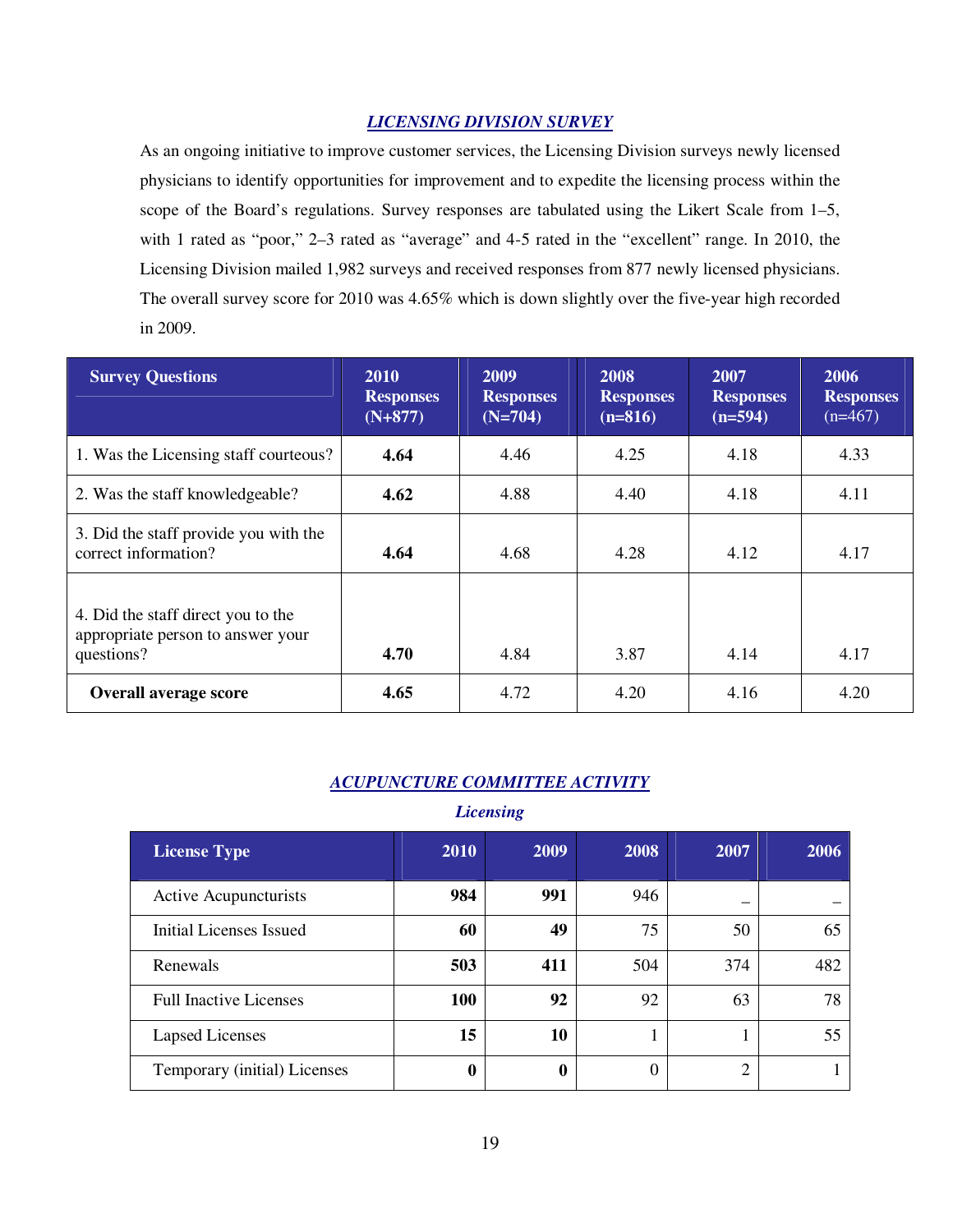| <b>Legal Issues</b>     | 2010 | 2009     | 2008     | 2007           | 2006 |
|-------------------------|------|----------|----------|----------------|------|
| Denial of License       | 0    | $\Omega$ | $\Omega$ |                |      |
| Disciplinary Actions    | 0    | $\Omega$ |          |                |      |
| Letter of Advice        | 0    | $\Omega$ |          |                |      |
| Letter of Concern       | 0    | $\Omega$ | $\Omega$ | $\overline{2}$ |      |
| Letter of Warning       | 0    | $\Omega$ |          | $\theta$       |      |
| Closed/No Action        | 0    | $\Omega$ | 2        | $\overline{2}$ |      |
| <b>Total Complaints</b> |      |          |          | 5              |      |

#### *Acupuncture Committee Disciplinary Actions*

# *ENFORCEMENT DIVISION ACTIVITY*

The Enforcement Division is mandated by statute to investigate complaints and litigate adjudicatory matters involving physicians and acupuncturists. It strives to pursue complaints efficiently and fairly as it assists the Board in executing its public protection mandate. Cases are investigated by teams composed of a complaint counsel, an investigator and/or a nurse. Division complaint counsel negotiate voluntary agreements and consent orders, and litigate Board matters referred to DALA.

In 2010, docketed complaints continued a several-year decline. Since a high of 758 in 2007, docketed complaints have fallen by 42%. The reason or reasons for this are unknown, and the drop off in complaint activity is all the more surprising given that over 400,000 new patients entered the health care system as a result of the Commonwealth's health reform efforts.

| <b>COMPLAINTS</b>   | 2010    | 2009 | 2008 | 2007 | 2006 | 2005 |
|---------------------|---------|------|------|------|------|------|
| Undocketed*         | 291     | 226  | 298  | 224  | 257  | 181  |
| <b>Docketed</b>     | 439     | 491  | 554  | 758  | 650  | 661  |
| <b>Closed</b>       | 568     | 511  | 678  | 715  | 678  | 562  |
| Pending as of 12/31 | $243**$ | 386  | 383  | 522  | 479  | 507  |

\* Technically not actual complaints, but correspondence alleging behavior not in the Board's jurisdiction, lacking grounds for discipline, etc.

\*\*187 pre-adjudicatory

56 adjudicatory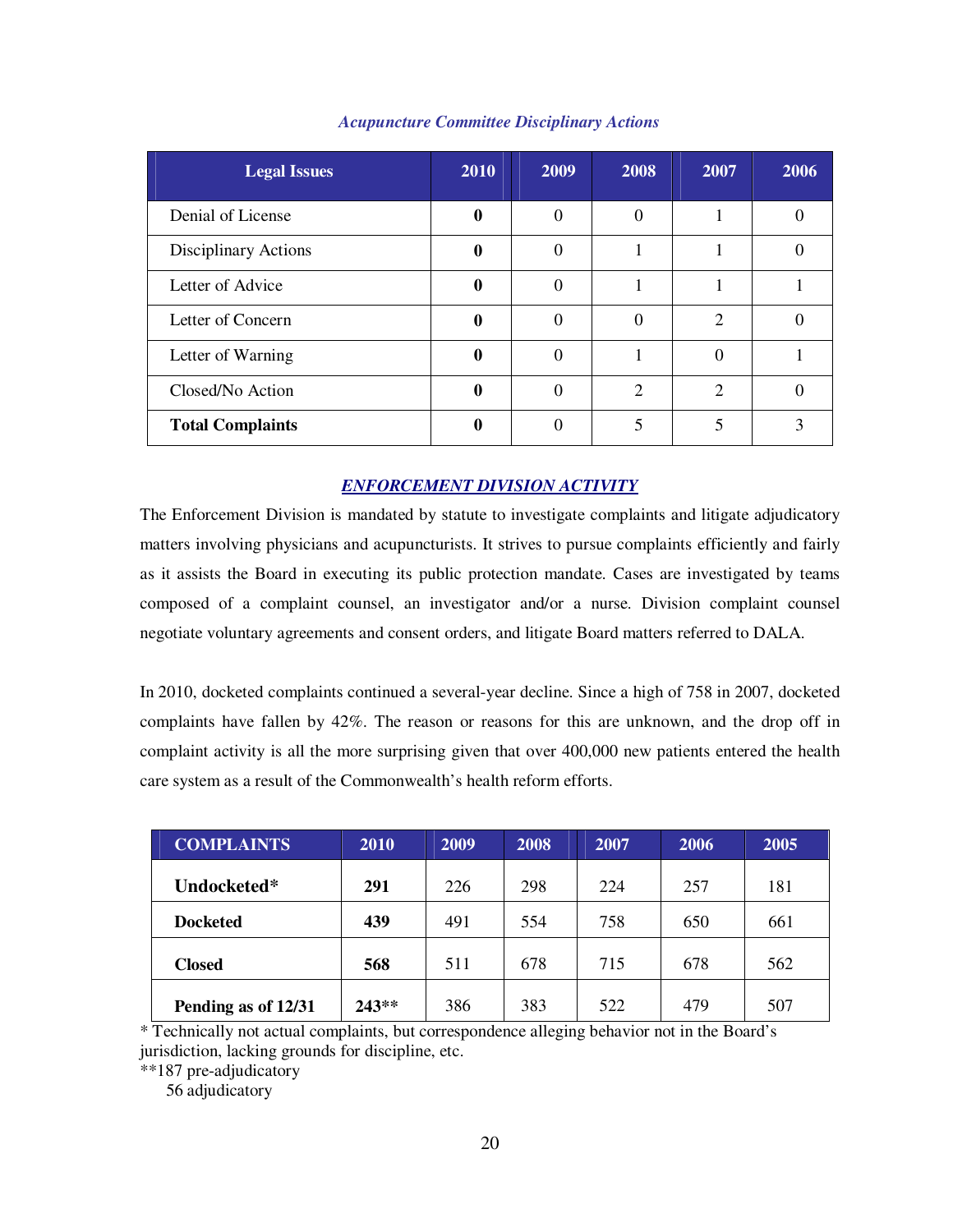# *LEGAL DIVISION ADJUDICATORY ACTIVITY*

The Division of Law and Policy maintains the Board's adjudicatory case files, schedules cases to be heard by the Board, prepares its Final Decisions and Orders, and tracks its disciplinary numbers. The tables below summarize the Board's adjudicatory activity in 2010.

| <b>Type of Action</b>               | 2010 | 2009 | 2008 | 2007 | 2006 |
|-------------------------------------|------|------|------|------|------|
|                                     |      |      |      |      |      |
| <b>Consent Order</b>                | 18   | 17   | 31   | 31   |      |
| Final Decision & Order (FD&O)       | 21   | 8    | 14   | 12   | 12   |
| <b>Summary Suspension</b>           | U    |      |      |      |      |
| Resignation                         | 5    | 6    |      | 14   | 10   |
| Voluntary Agreement Not To Practice | 14   | 14   |      | 10   |      |
| Assurance of Discontinuance         |      | 0    |      |      |      |
| <b>TOTAL</b>                        | 59   | 46   | 55   | 72   |      |

| <b>Discipline by Type of Sanction</b> | 2010     | 2009           | 2008           | 2007                        | 2006 |
|---------------------------------------|----------|----------------|----------------|-----------------------------|------|
| Admonishment                          | 1        | $\Omega$       |                |                             | 2    |
|                                       |          |                |                |                             |      |
| Continuing Med. Educ. Requirement     | 6        | $\overline{2}$ | $\overline{2}$ | $\mathcal{D}_{\mathcal{L}}$ | 4    |
| Fine                                  | 9        | 7              | 3              | 8                           | 15   |
| Monitoring                            | $\bf{0}$ | $\theta$       | $\theta$       | 0                           | 0    |
| <b>Practice Restrictions</b>          | 5        | 3              | 1              | $\Omega$                    | 3    |
| Probation                             | 16       | 7              | 11             | 9                           | 17   |
| Reprimand                             | 13       | 14             | 3              | 15                          | 24   |
| Resignation                           | 5        | 6              | 5              | 14                          | 10   |
| Revocation                            | 10       | 4              | 10             | 12                          | 9    |
| <b>Summary Suspension</b>             | $\bf{0}$ |                | $\overline{2}$ | 4                           |      |
| Suspension                            | 15       | 4              | 18             | 15                          | 31   |
| <b>Stayed Suspension</b>              | 16       | 6              | 10             | 10                          | 16   |
| <b>TOTAL PHYSICIANS</b>               |          |                |                |                             |      |
| <b>DISCIPLINED</b>                    | 45       | 32             | 53             | 67                          | 76   |

In many instances disciplinary cases are resolved by the Board and the physician entering into a Consent Order in which facts and sanction are agreed upon. When a Consent Order cannot be achieved, a case is referred by law to the Division of Administrative Law Appeals where an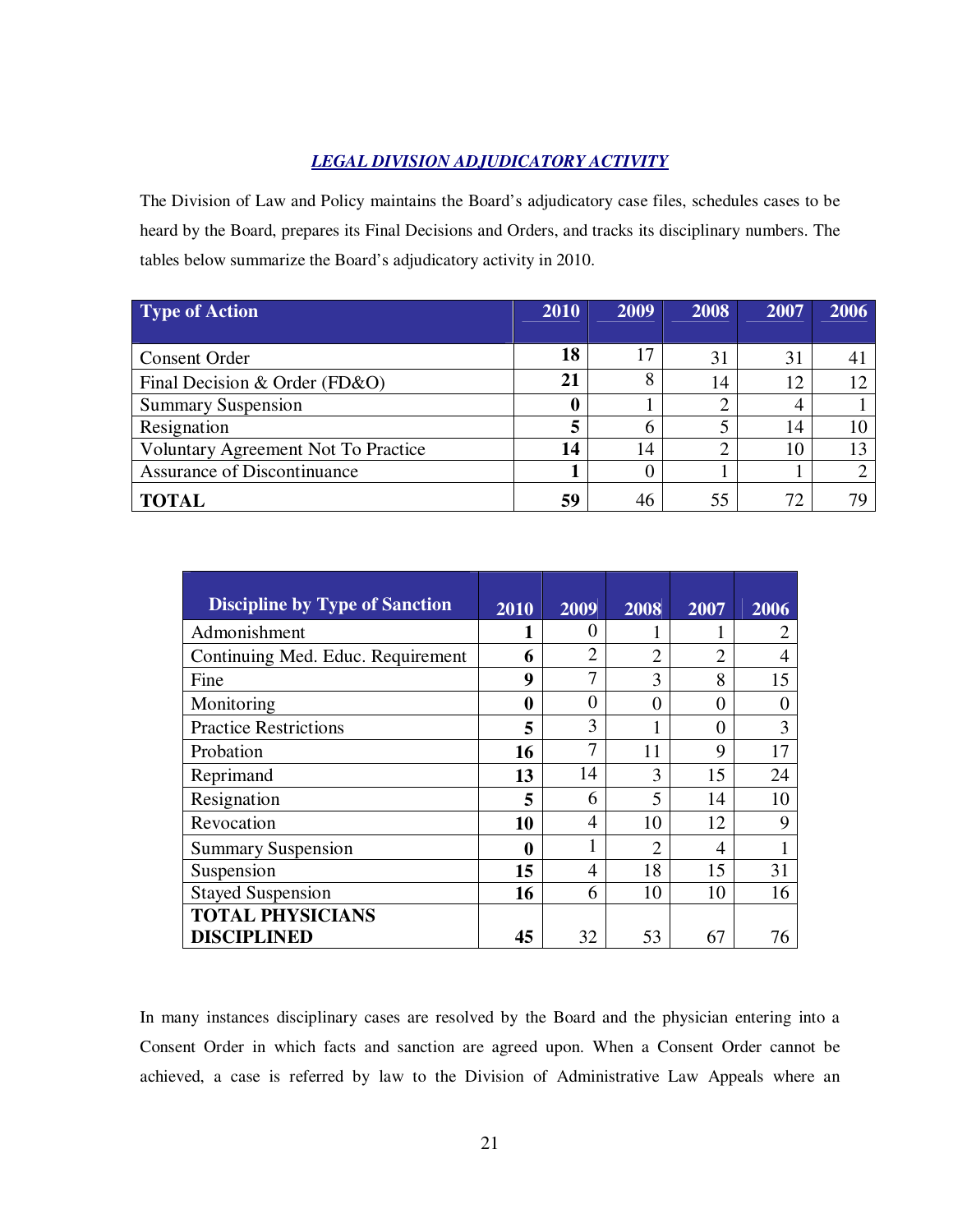Administrative Magistrate conducts an evidentiary hearing, determines the facts, and refers the case back to the Board for further action.

|                                              | 2010 | 2009 |    | 2008 2007 | 2006 |
|----------------------------------------------|------|------|----|-----------|------|
| <b>Cases Referred to DALA</b>                | 10   |      | 24 | 28        |      |
| <b>Cases Pending at DALA on 12/31</b>        | 23   | 34   | 40 | 31        | 39   |
| <b>Cases Dismissed</b>                       |      |      |    |           |      |
| <b>Statements of Allegations Issued</b>      | 28   | 34   | 54 | 59        |      |
| <b>Probation Violations/Other Violations</b> | 5    |      |    |           |      |

# *Statutorily Mandated Reports to the Board*

The Data Repository Unit (DRU) receives and processes statutory reports concerning physicians licensed in Massachusetts. Mandated reporters include physicians, other health care providers, health care facilities, malpractice insurers, professional medical associations, government agencies involved in the provision or oversight of health care and civil and criminal courts.

DRU staff members work with the Board's Data Repository Committee (DRC) which reviews mandated reports and to determine appropriate resolution, which can include referral to the Board's Enforcement Division for formal investigation. The DRU also provides information regarding Board disciplinary actions to national data collection systems, and it also ensures that appropriate hospital discipline information is accurately posted on Physician Profiles.

| <b>TYPE OF REPORT</b>                      | 2010         | 2009     | 2008           | 2007  | 2006           | 2005  |
|--------------------------------------------|--------------|----------|----------------|-------|----------------|-------|
| Court Reports – malpractice                | 827          | 1101     | 871            | 818   | 727            | 962   |
| Court Reports – criminal                   | 0            | 0        | 0              | 4     | 0              |       |
| <b>Closed Claim Reports</b>                | 879          | 973      | 904            | 867   | 977            | 854   |
| <b>Initial Disciplinary Action Reports</b> | 68           | 93       | 95             | 137   | 155            | 138   |
| <b>Subsequent Disciplinary Action</b>      | 47           |          |                |       |                |       |
| Reports                                    |              | 73       | 75             | 82    | 115            | 172   |
| <b>Annual Disciplinary Action Reports</b>  | 848          | 851      | 904            | 1,002 | 678            | 602   |
| Professional Society Disciplinary          | 0            |          |                |       |                |       |
| Actions                                    |              |          | $\overline{3}$ | 3     | 5              | 0     |
| 5d (government agency) Reports             | 131          | 245      | 238            | 245   | 116            | 139   |
| 5f (peer) Reports                          | 31           | 50       | 40             | 31    | 57             | 68    |
| <b>ProMutual Remedial Action Reports</b>   | $\mathbf{0}$ | $\Omega$ | $\overline{0}$ |       | $\overline{4}$ | 3     |
| Self Reports (not renewal)                 | 27           | 64       | 23             | 5     | $\overline{4}$ | 8     |
|                                            |              |          |                |       |                |       |
| <b>TOTAL</b>                               | 2,858        | 3,451    | 3,153          | 3,195 | 2,838          | 2,947 |

*Note: Physicians renew their licenses biennially; a large majority renew in odd-numbered years.*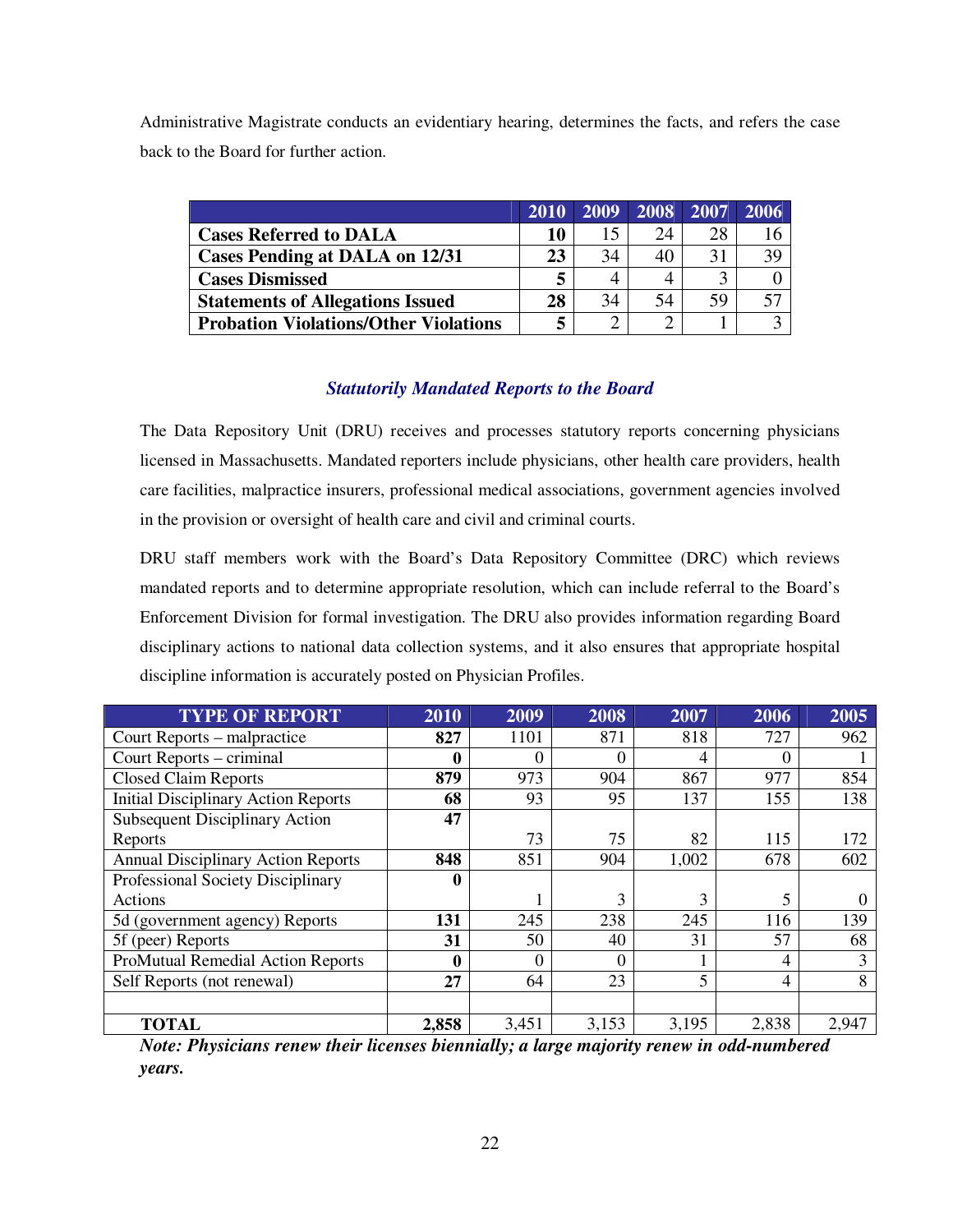#### *Physician Health & Compliance Unit Activity*

The PHC Unit monitors physicians for a variety of health reasons, as well as for clinical competency. PHC Unit staff monitors physician compliance with all Board agreements by ensuring that all required reports are filed in a timely fashion. In addition, reports of violations of Board agreements are acted upon immediately. While the Board believes that remediation of any medical condition or impairment is possible, patient safety is paramount. If physicians do not abide by their agreements, the Board will act accordingly.

The PHC Unit reviews license applications referred to it by the Licensing Division; follows up on any reports of impairment, including reports from Physician Health Services of the Massachusetts Medical Society; and presents cases to the Licensing and Complaint Committees, as well as the Board.

| <b>Type of Physician Monitoring</b> | 2010           | 2009           | 2008 | 2007 |
|-------------------------------------|----------------|----------------|------|------|
| <b>Behavioral Health</b>            | $\overline{2}$ | $\overline{4}$ | 11   | 9    |
| <b>Mental Health</b>                | 13             | 15             | 13   | 14   |
| <b>Substance Use</b>                | 34             | 28             | 29   | 30   |
| <b>Clinical Competence</b>          | 6              | 6              | 13   | 15   |
| <b>Boundary Violations</b>          | 13             | 12             | 16   | 17   |
| <b>Behavioral/Mental Health</b>     | $\overline{2}$ | 5              | 6    | 6    |
| <b>Substance Use/Mental Health</b>  | 6              | 8              | 11   | 11   |
| <b>Other</b>                        | 14             | 15             | 17   | 14   |
| <b>TOTAL</b>                        | 90             | 93             | 116  | 116  |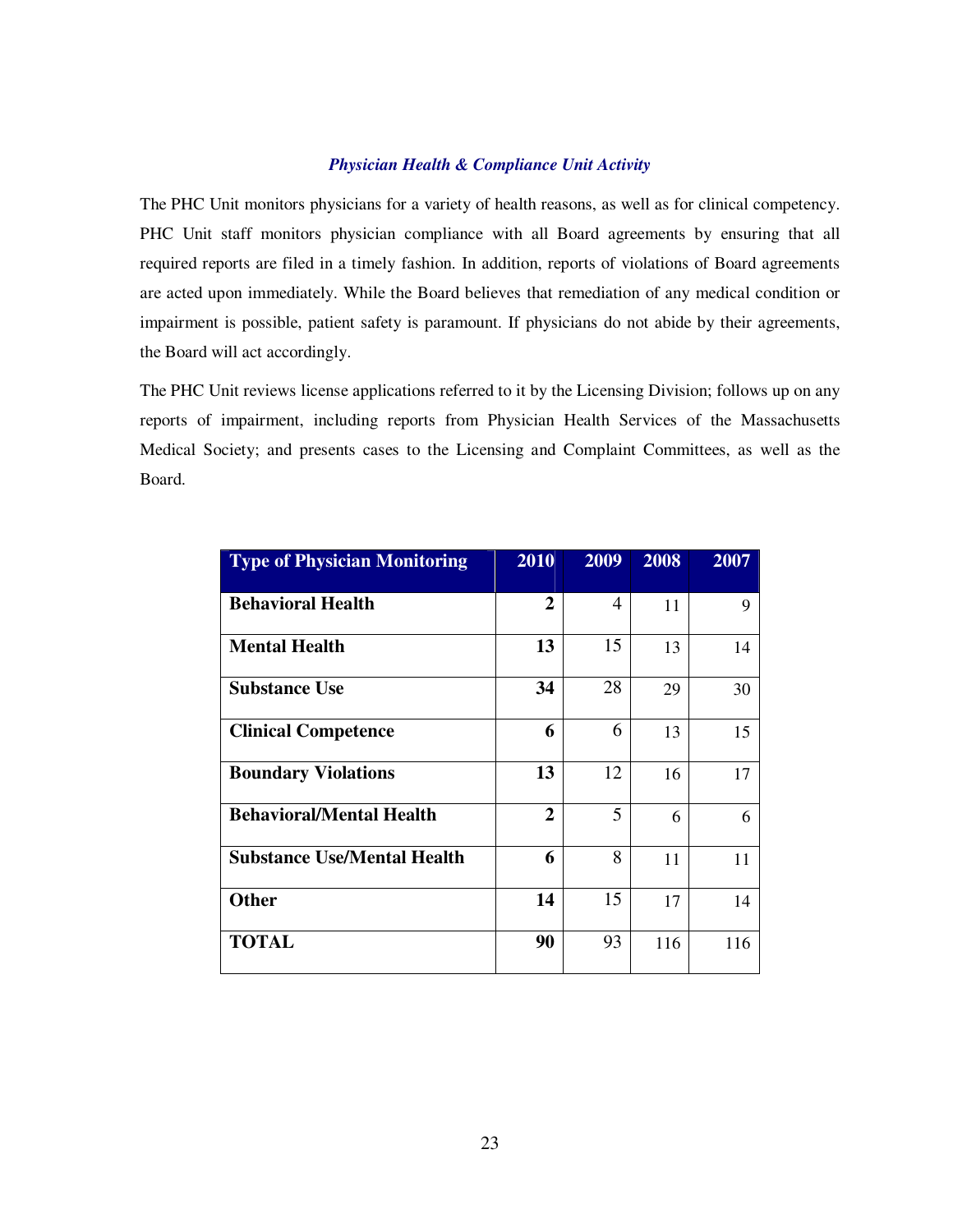| Auditional Ffit, Case Detail                       |      |                |
|----------------------------------------------------|------|----------------|
| <b>ACTION/DISPOSITION</b>                          | 2010 | 2009           |
| <b>Cases Presented to the Board</b>                | 69   | 48             |
| <b>Cases Presented to the Licensing Committee</b>  | 65   | 68             |
| <b>Cases Presented to the Complaint Committee</b>  | 20   | 22             |
| <b>Renewal Applications Reviewed</b>               | 6    | 22             |
| <b>PHS Reports</b>                                 | 38   | 40             |
| <b>Physicians Found in Violation of Agreements</b> | 6    | $\overline{2}$ |
| <b>Physicians Who Completed Agreements</b>         | 18   | 17             |

# **Additional PHC Case Detail**

# *QUALITY & VISION ACTIVITY*

*Hospital Safety and Quality Reports to Board* 

| <b>Year</b> | Maternal Death<br>(Type I) | <b>Ambulatory Procedure</b><br><b>Death</b><br>(Type 2) | <b>Wrong-site</b><br><b>Procedure</b><br>(Type 3) | <b>Unexpected</b><br><b>Death/Disabili</b><br>ty<br>(Type 4) | <b>Total</b> |
|-------------|----------------------------|---------------------------------------------------------|---------------------------------------------------|--------------------------------------------------------------|--------------|
| 2004        | 6                          | 14                                                      | 24                                                | 590                                                          | 634          |
| 2005        | 10                         | 21                                                      | 31                                                | 744                                                          | 806          |
| 2006        | 5                          | 17                                                      | 27                                                | 733                                                          | 782          |
| 2007        | 8                          | 14                                                      | 40                                                | 764                                                          | 826          |
| 2008        | 5                          | 17                                                      | 35                                                | 771                                                          | 828          |
| 2009        |                            | 9                                                       | 22                                                | 758                                                          | 790          |
| 2010        | $\overline{2}$             | 13                                                      | 21                                                | 854                                                          | 890          |